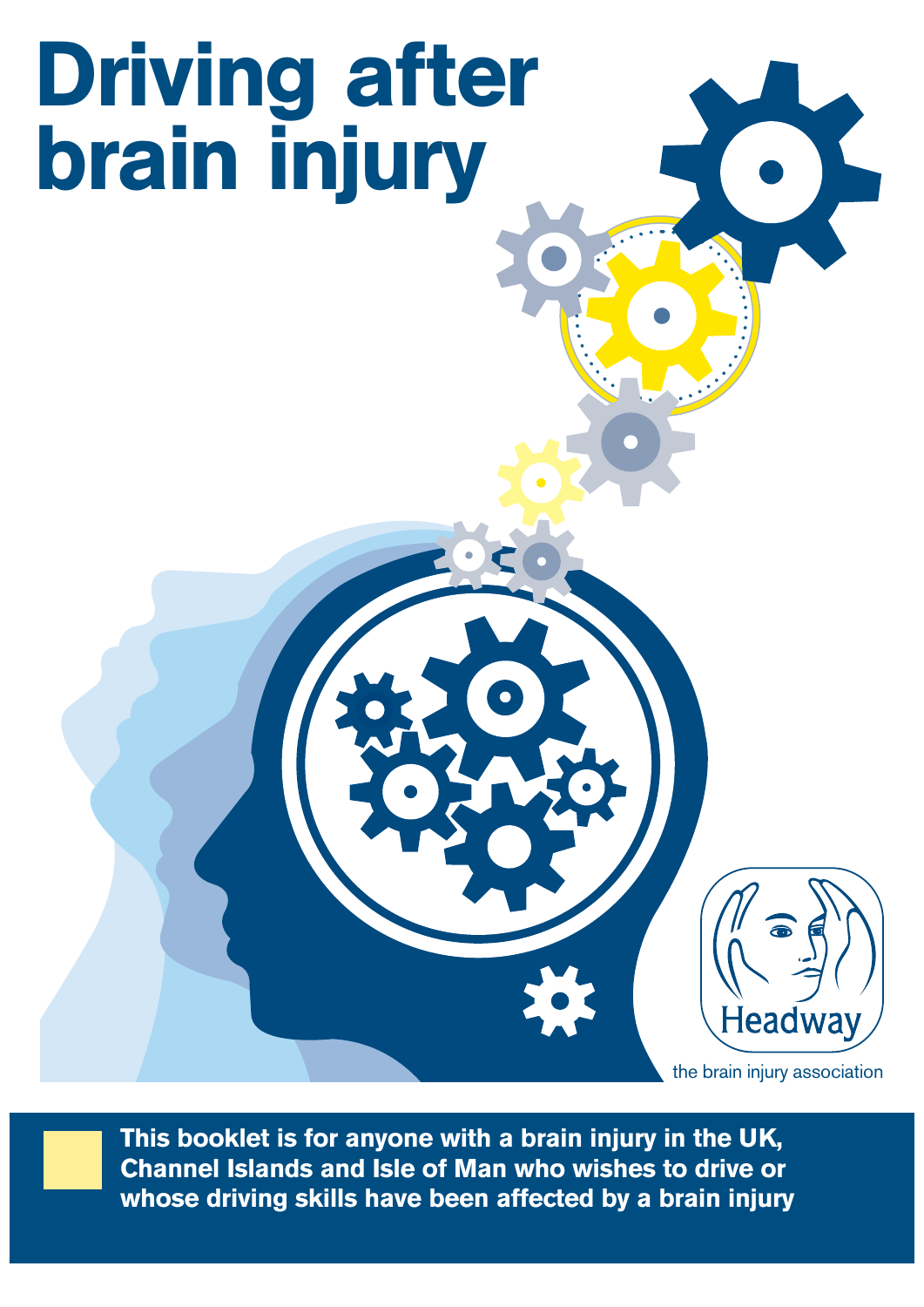### ■ Driving after brain injury

This e-booklet is an adaptation, created in May 2016, of the Headway print booklet Driving after brain injury, and may contain minor updates to the original version.

### published by



Headway – the brain injury association Bradbury House, 190 Bagnall Road, Old Basford Nottingham NG6 8SF

**Editor:** Tamsin Ahmad, Publications and Research Manager - Headway, the brain injury association.

Previously edited by Richard Morris.

All rights reserved. No part of this publication may be reproduced, stored in a retrieval system, or transmitted by any means, electronic, mechanical, photocopying, recording or otherwise, without prior permission in writing from the copyright owner.

© Headway - the brain injury association Edited 2016. 5th edition 2014. First published 2001.

**ISBN**: 978-1-873889-73-2 Printed in the UK by Russell Press Ltd., Nottingham NG6 0BT.



**This booklet received a Commended Award at the British Medical Association Patient Information Awards 2010.**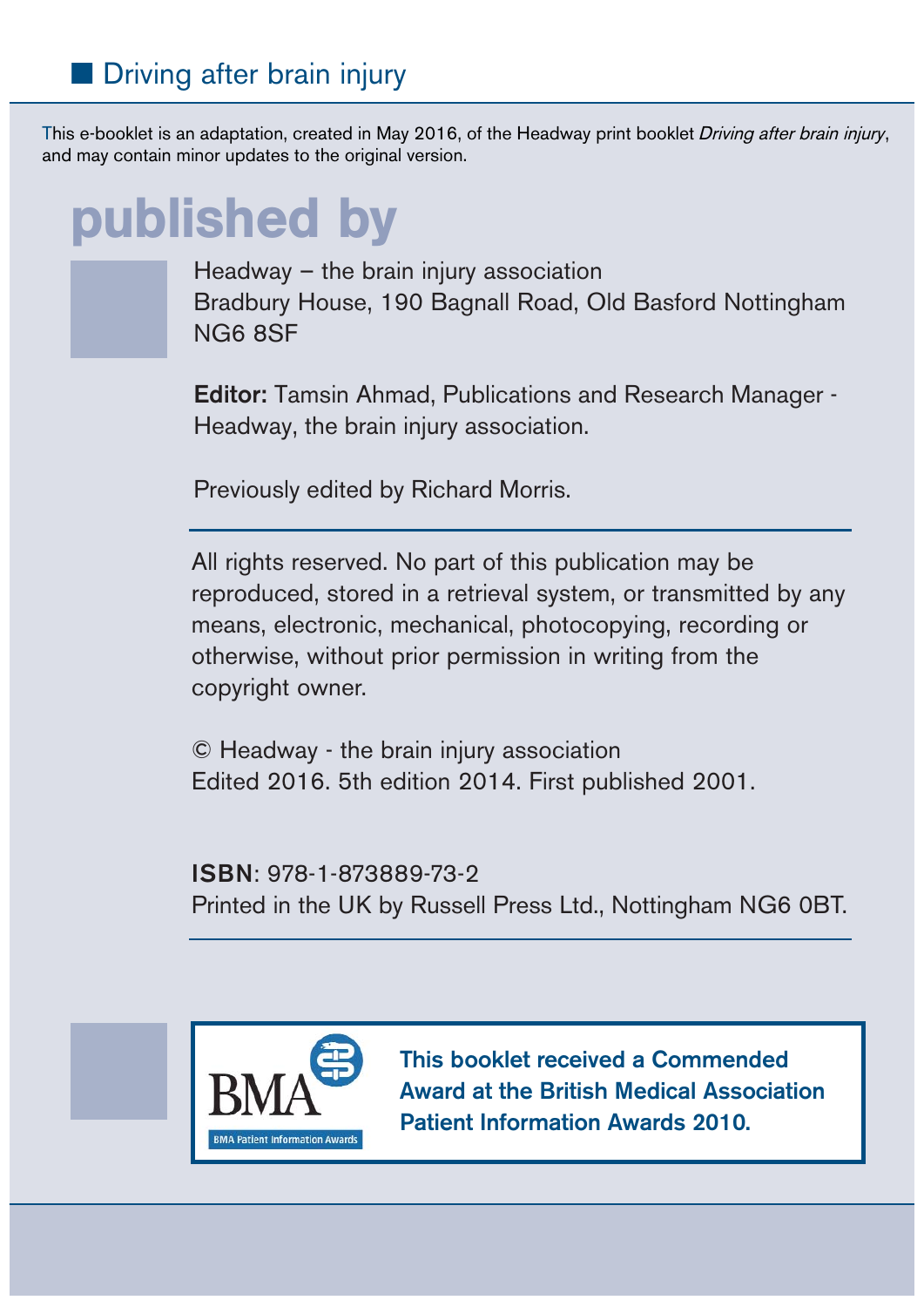### **Contents**

|                                             | $\overline{2}$ |
|---------------------------------------------|----------------|
|                                             | 3              |
|                                             | 3              |
|                                             | 4              |
|                                             | 6              |
|                                             | 8              |
|                                             | 8              |
|                                             | 9              |
|                                             | 10             |
| If you are allowed to keep your licence     | 12             |
| If you are not allowed to keep your licence | 14             |
|                                             | 16             |
|                                             | 18             |
|                                             | 20             |
|                                             | 22             |
|                                             | 24             |
|                                             | 24             |
|                                             | 25             |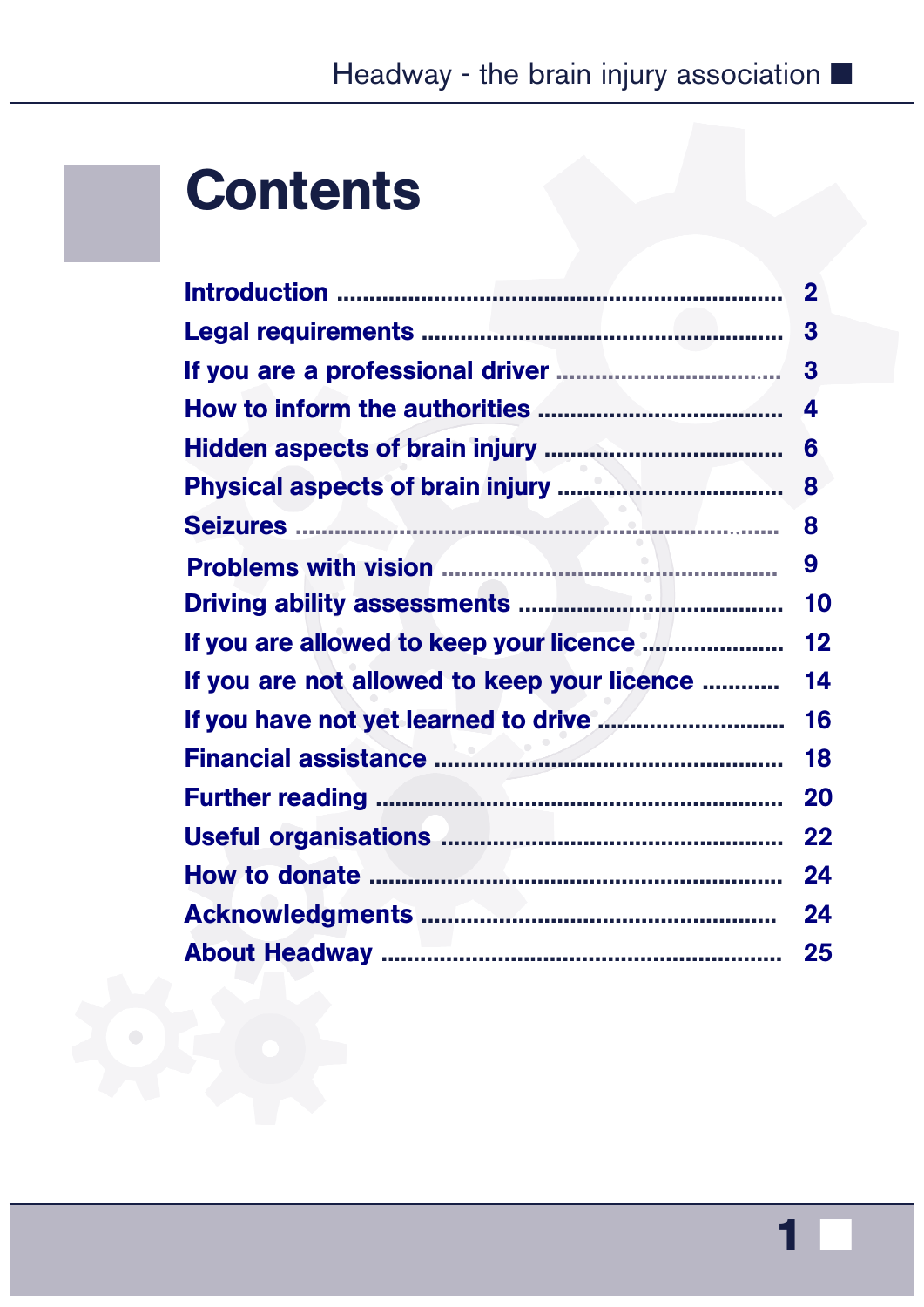### <span id="page-3-0"></span>Introduction

Although we may take it for granted, driving is a very<br>complex activity requiring a number of cognitive and physical skills, as well as the ability to co-ordinate these.

Any of these skills may be impaired after a brain injury. Fortunately, many people who have sustained a brain injury retain most of their previous driving abilities, and are able to return to driving soon afterwards. However, there are legal requirements which must be adhered to. It is sensible to take precautions such as having a driving assessment, even if you feel that your driving skills remain intact. It should be remembered that a car is a potentially lethal weapon: many people with a brain injury were themselves injured in a road traffic collision.

It can be relatively straightforward to make adaptations to a vehicle in order to compensate for physical disabilities. However, the less obvious effects of brain injury  $-$  on thinking, memory, judgement, decision making and emotions – can be more difficult to overcome.

Ultimately, the decision on whether someone is safe to drive lies with the licensing authorities. This booklet explains the processes involved in reporting a medical condition and provides advice on minimising [cognitive](https://www.headway.org.uk/about-brain-injury/individuals/effects-of-brain-injury/cognitive-effects/) and [physical](https://www.headway.org.uk/about-brain-injury/individuals/effects-of-brain-injury/physical-effects/) impairments.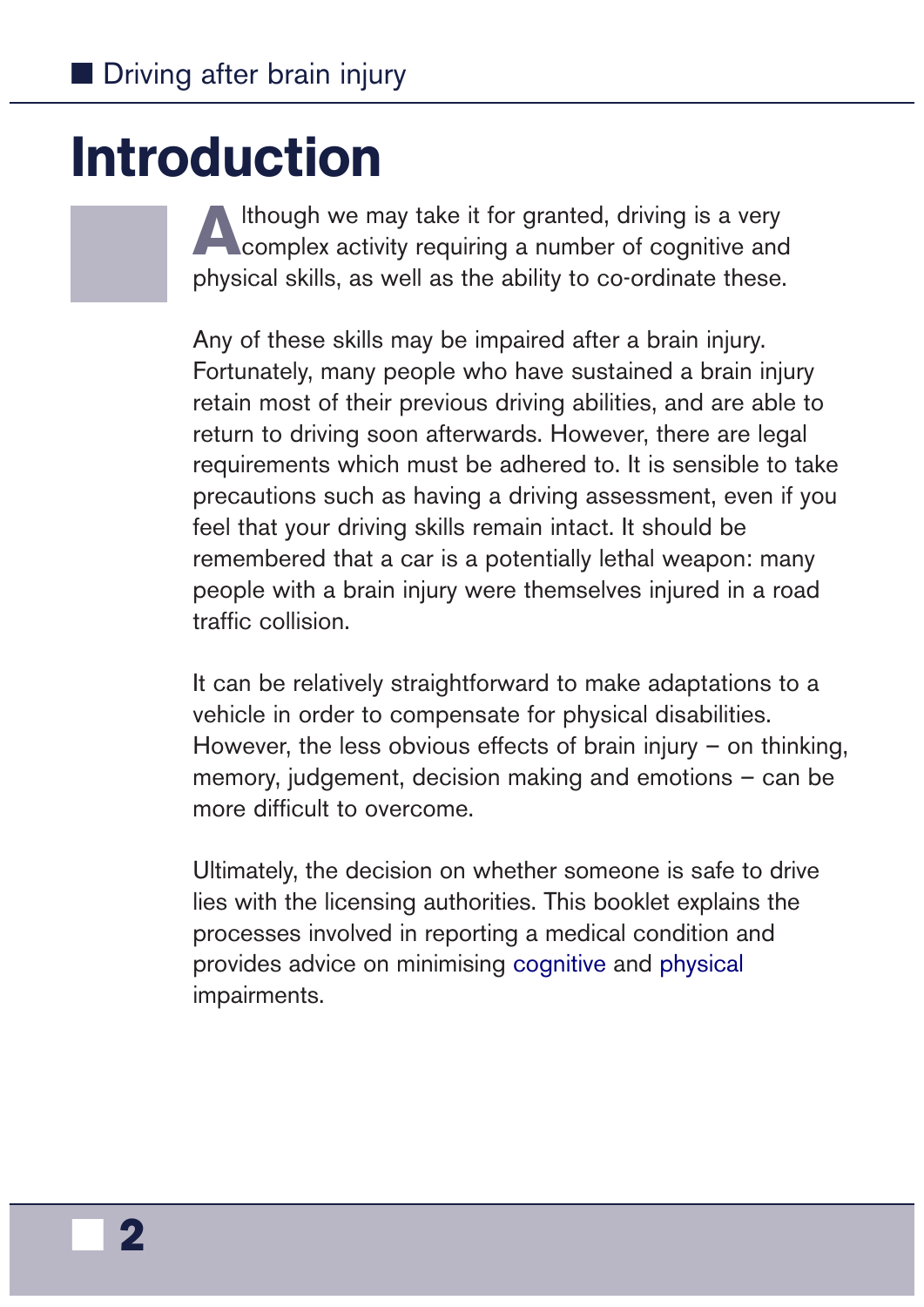### <span id="page-4-0"></span>Legal requirements

**I** f you drive and have had a brain injury, you **must** inform the licensing authorities (see next section). This applies to any **Ilicensing authorities (see [next section\)](#page-5-0). This applies to any** 'notifiable' condition which could affect your ability to drive and failure to inform the authorities could result in a fine of up to £1000. It would also mean that your licence is not valid and that you would be uninsured in the event of an accident.

As a general rule, the medical standards state that after a 'significant head injury' drivers with an ordinary car or motorcycle (Group 1) licence should cease driving for 6 to 12 months, depending on factors such as [post-traumatic](https://www.headway.org.uk/about-brain-injury/individuals/effects-of-brain-injury/post-traumatic-amnesia/) amnesia, seizures, and clinical recovery. Other forms of [acquired brain](https://www.gov.uk/health-conditions-and-driving)  [injury](https://www.gov.uk/health-conditions-and-driving) have slightly different rules, but if there are lasting impairments which affect driving ability then the licence is likely to be removed for a period. However, because every brain injury is different, each case is considered on an individual basis. Further information on legal requirements is available from the [DVLA](https://www.gov.uk/government/organisations/driver-and-vehicle-licensing-agency) (England, Scotland and Wales), the [DVA](https://www.nidirect.gov.uk/articles/contact-dva-complain-or-claim-compensation) (Northern Ireland) and other organisations listed in the back of this booklet (also see '[Further reading'](#page-21-0)).

### If you are a professional driver

If you are a professional driver with a Group 2 driving licence, the required standards of health and driving ability are higher than for Group 1 licence holders. Different rules apply for Group 2 licences and it is possible that you will be able to keep your Group 1 licence, but that your Group 2 licence will be suspended or withdrawn for a period of time.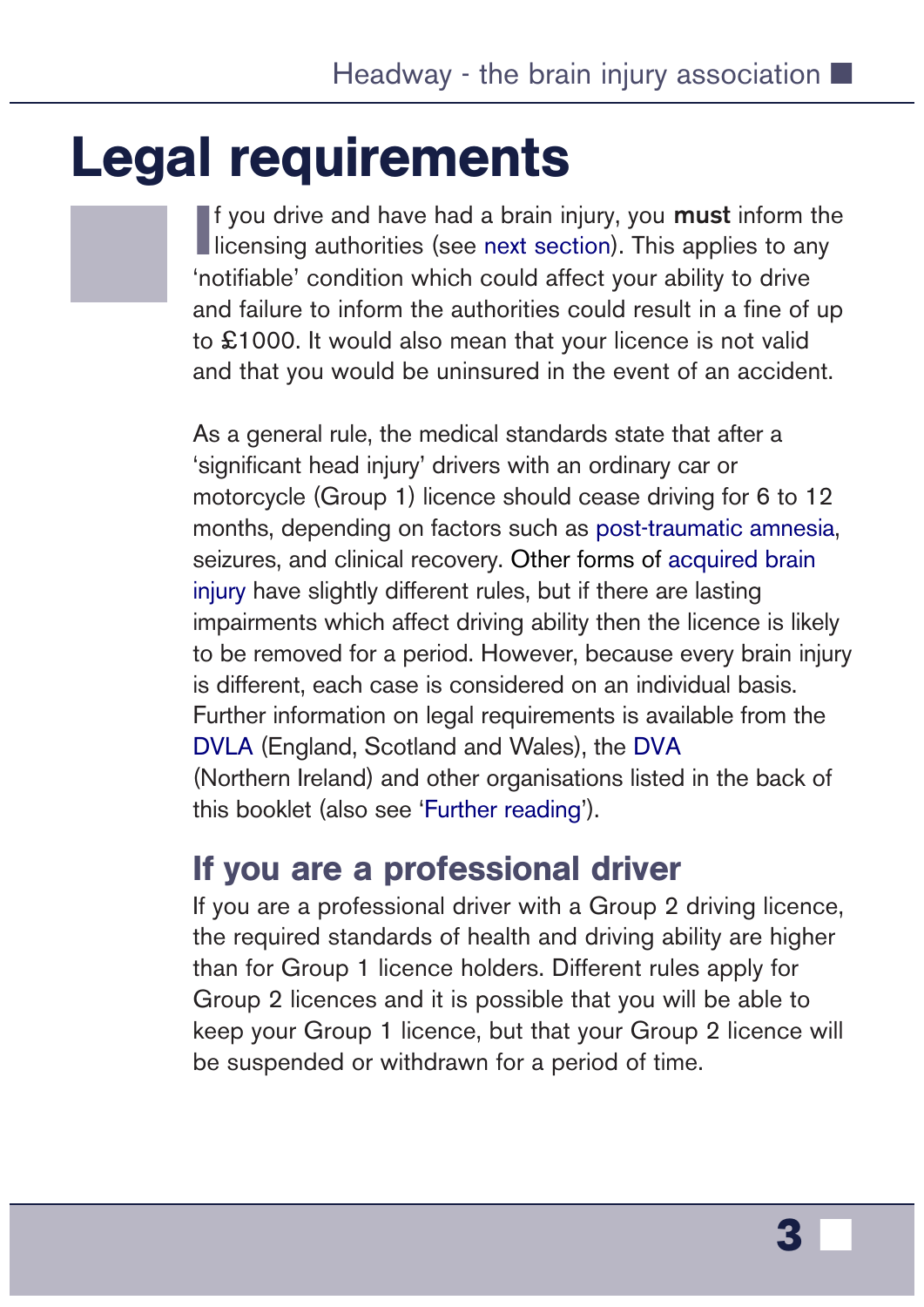### <span id="page-5-0"></span>How to inform the authorities

In England, Scotland and Wales you can contact the DVLA<br>by telephone or email and they will then send you a medical n England, Scotland and Wales you can contact the DVLA questionnaire to complete. This will include a consent form to obtain further information from your GP or hospital consultant. See ['Useful organisations](#page-23-0)' for contact details.

Alternatively, you can download th[e B1 online: confidential](https://www.gov.uk/government/publications/b1-online-confidential-medical-information) [medical information form](https://www.gov.uk/government/publications/b1-online-confidential-medical-information).

In Northern Ireland, you need to inform the Driver and Vehicle Agency (DVA). In Jersey, licences are issued by each local Parish, so you will need to inform them of any relevant medical condition. In Guernsey, you need to contact the [Vehicle](http://www.gov.gg/traffic) [Registration & Licensing Department](http://www.gov.gg/traffic) (VRLD). On the Isle of Man you will need to inform the Department of Infrastructure at the [Vehicle and Driving Licensing Office.](https://www.gov.im/driving-licences) Each of these authorities follows similar or identical rules to the DVLA but you will need to follow their procedures. Contact details are in the ['Useful organisations'](#page-23-0) section.

Forms for residents of Northern Ireland, the Channel Islands and the Isle of Man can be obtained directly from the relevant organisations.

You must consult your doctor as to whether you should drive while your case is being assessed.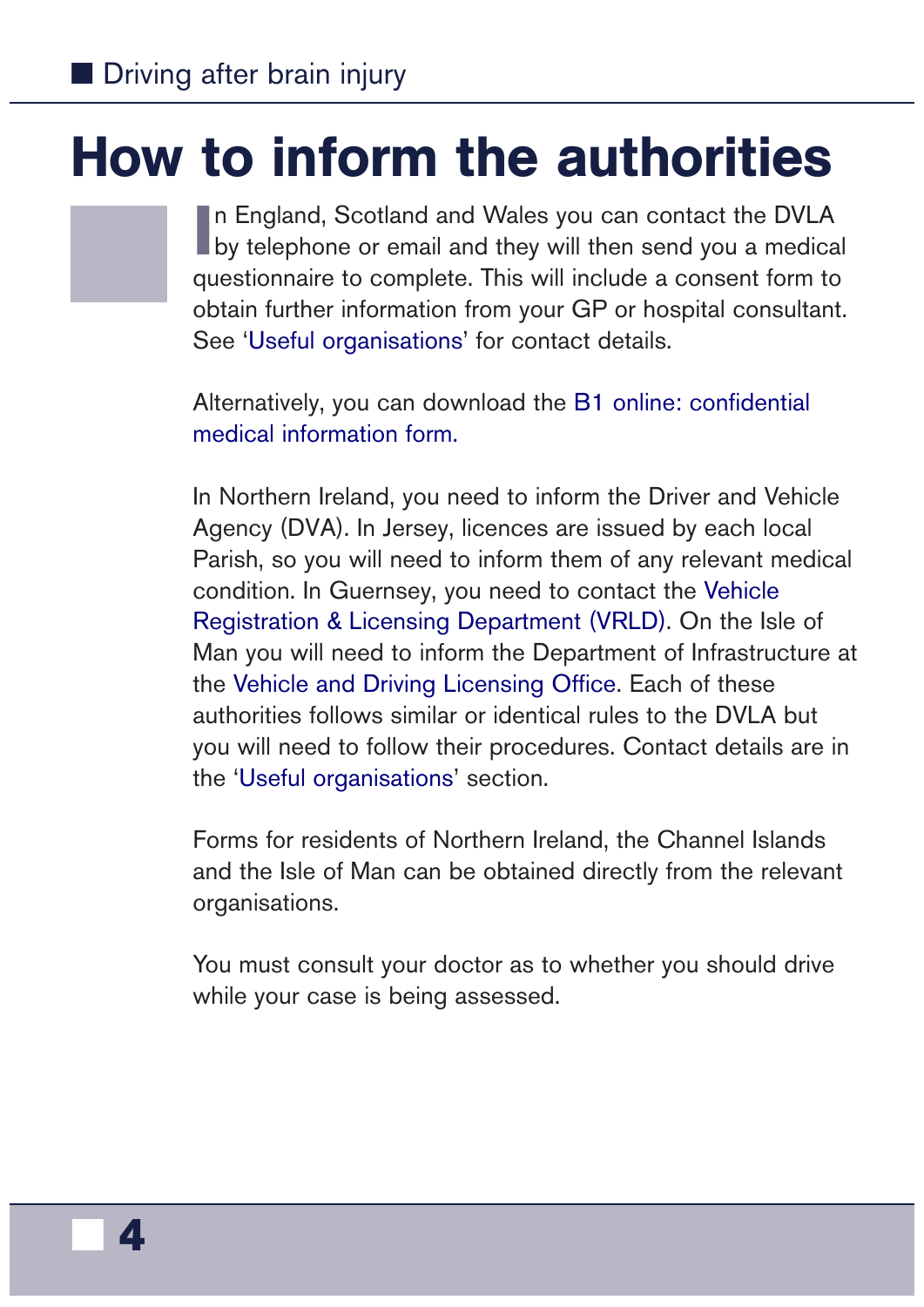There are a number of decisions which the authority may arrive at:

- You may be allowed to keep your licence or get a new one.
- Your licence may be withdrawn or your application turned down. If so, the reason for this decision will be explained to you and you will also be told when you can re-apply for a licence – e.g. six months or a year later.
- You may be given a time-limited licence which is valid for one, two or three years, after which your fitness to continue driving will be re-assessed.
- You may be asked to take a driving assessment at a mobility centre, or to undergo an eye test or driving test before a final decision is made.
- Your licence may require you to have special controls fitted to the vehicle that you drive, to enable you to overcome any physical disability.
- Your licence may require you to only drive vehicles with automatic transmission.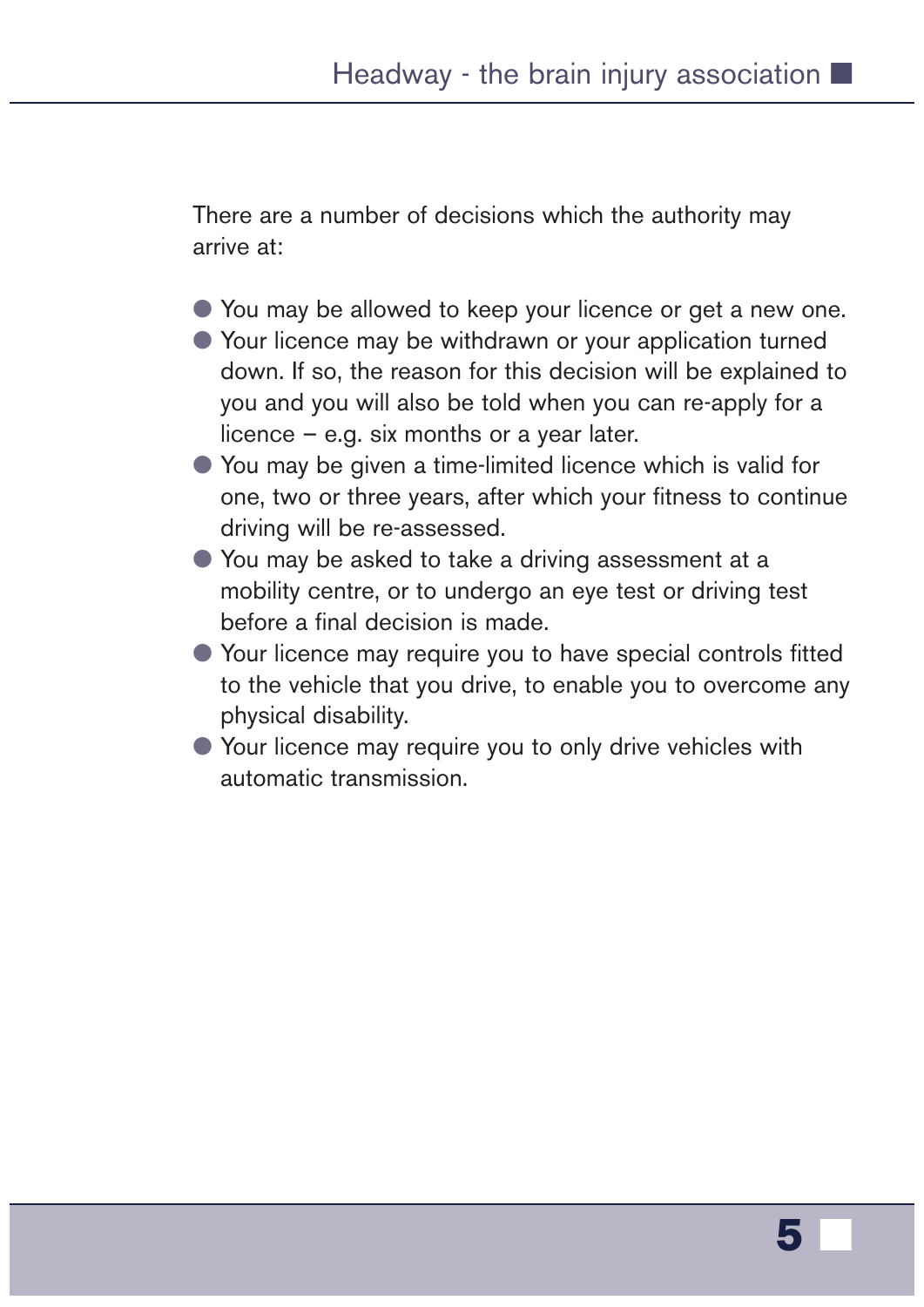# <span id="page-7-0"></span>Hidden aspects of brain injury

riving involves much more than simply starting, steering and stopping a car. It also requires concentration, observation, and the ability to interpret complex road situations accurately and to react calmly and swiftly.

You may feel able to carry on driving after a brain injury but it can take time to recover and to fully discover the long-term effects of the injury. You may experience a combination of [cognitive \(thinking\)](https://www.headway.org.uk/about-brain-injury/individuals/effects-of-brain-injury/cognitive-effects/) impairments, which make it difficult to think through a situation clearly.

A person with a brain injury may find it difficult to accept that, while they still have the technical 'know how' for driving, these other important emotional and intellectual capacities have been damaged. Alternatively, relatives may be over-anxious to protect a person with a brain injury who could still be a competent driver. An objective assessment of the person's abilities could therefore be helpful for both the driver and their family.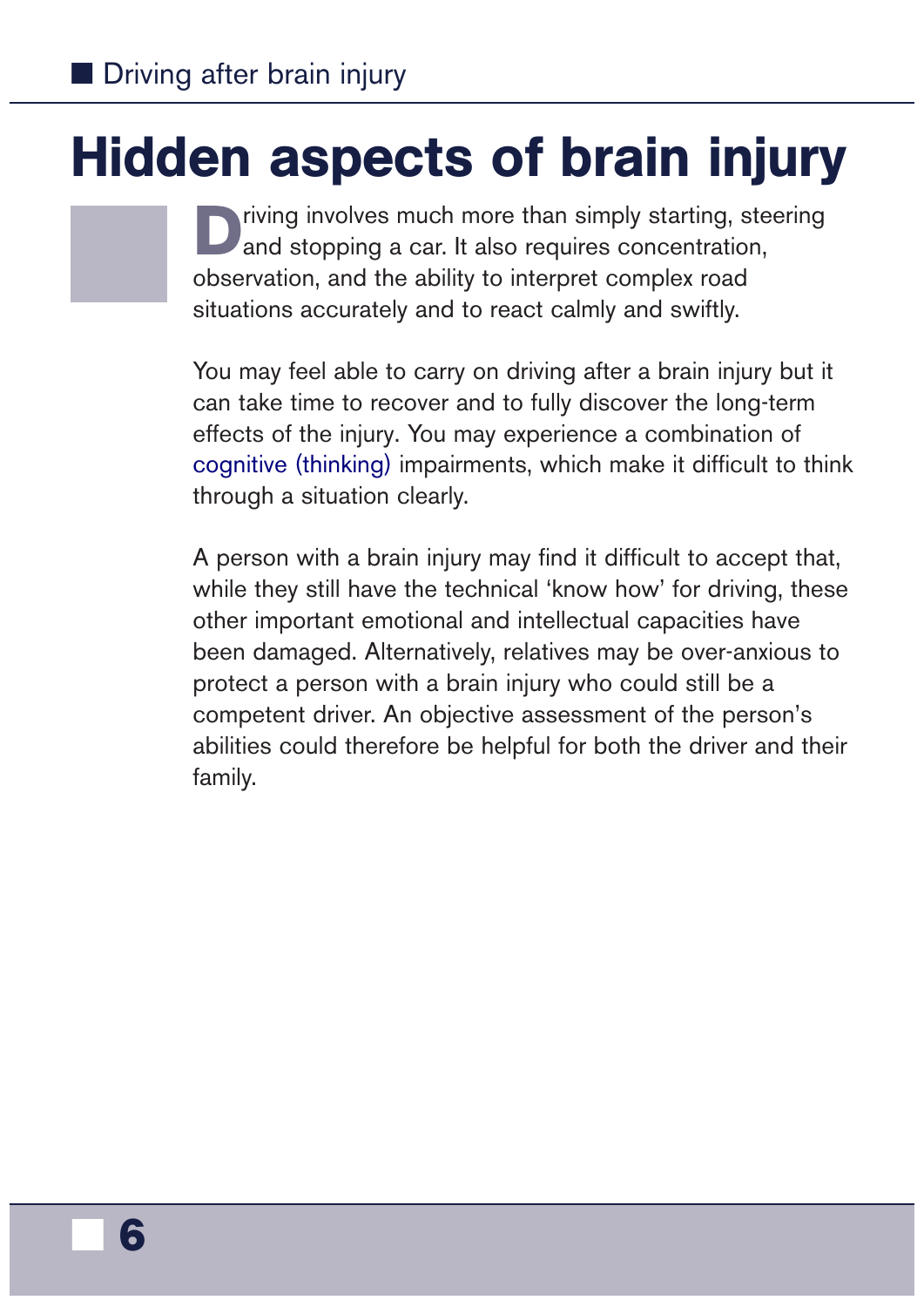Problems which may affect driving skills include:

- Poor concentration. You may become distracted, confused when there is a lot going on, or easily lose the sense of what you are doing.
- Reduced reaction time, due to slower speed of information processing.
- Difficulty switching or dividing attention.
- Reduced ability to think ahead or anticipate what may happen.
- Difficulty interpreting what is seen ('reading the road'), which increases the time needed to make a decision.
- Poor memory. You may forget where you are going or how to get there, or what to do in a complex road situation.
- Poor judgement of novel situations.
- $\bullet$  Perceptual difficulties e.g. inability to pick out a 'stop' sign at a busy junction, or to judge speed or distance.
- Impulsive behaviour, not thinking through the consequences of actions.
- Inability to control one's temper or to cope with the frustrations of traffic delays.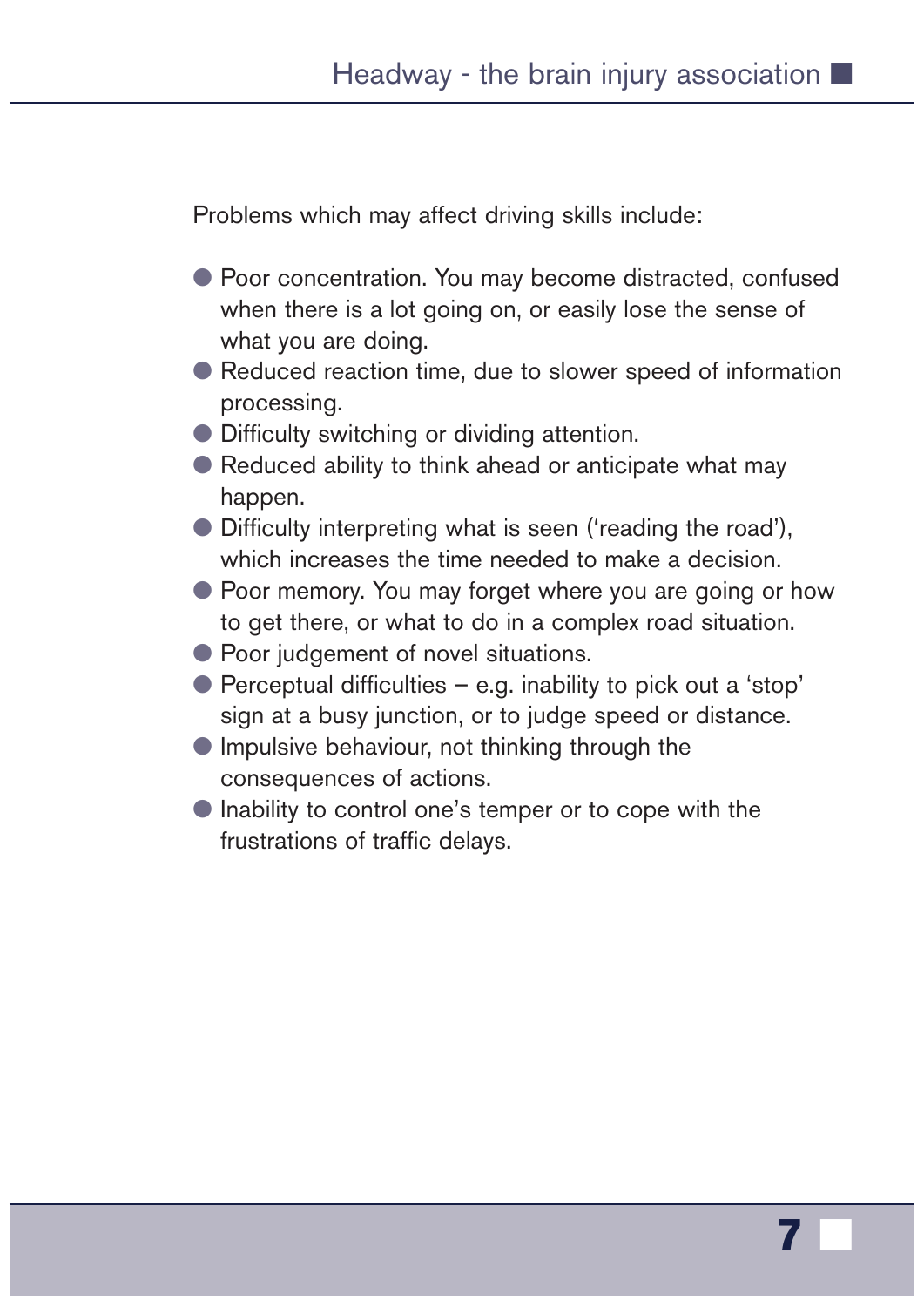# <span id="page-9-0"></span>Physical aspects of brain injury

**Purely physical disabilities, without any accompanying cognitive (thinking) impairments, are relatively uncommon** after a brain injury. [Physical problems](https://www.headway.org.uk/about-brain-injury/individuals/effects-of-brain-injury/physical-effects/) which may impact on driving ability include:

- Problems with movement, [balance and](https://www.headway.org.uk/media/2786/balance-problems-and-dizziness-after-brain-injury-causes-and-treatment.pdf) dizziness
- Weakness of limbs
- [Fatigue](https://shop.headway.org.uk/shop/managing-fatigue-after-brain-injury/c-24/p-241)
- Loss of hearing or other senses

These effects can very often be overcome by adaptations to the car or by taking sensible precautions when driving (see section on ['If you are allowed to keep your licence](#page-13-0)'). However, the following physical problems need to be taken into particular account and may prevent you driving.

### Seizures

There is a higher than average risk of [epilepsy](https://www.headway.org.uk/media/2800/epilepsy.pdf) after certain types of brain injury. All seizures within a 24-hour period are generally treated as a single event. This includes all events, whether partial, generalised or auras. If you have had one such isolated incident then you may be allowed to drive again after six months if your consultant thinks it is unlikely you will have another seizure. This often applies to seizures in the early stages after brain injury.

If you have seizures which don't affect your consciousness when awake, or only when you sleep, then you may still be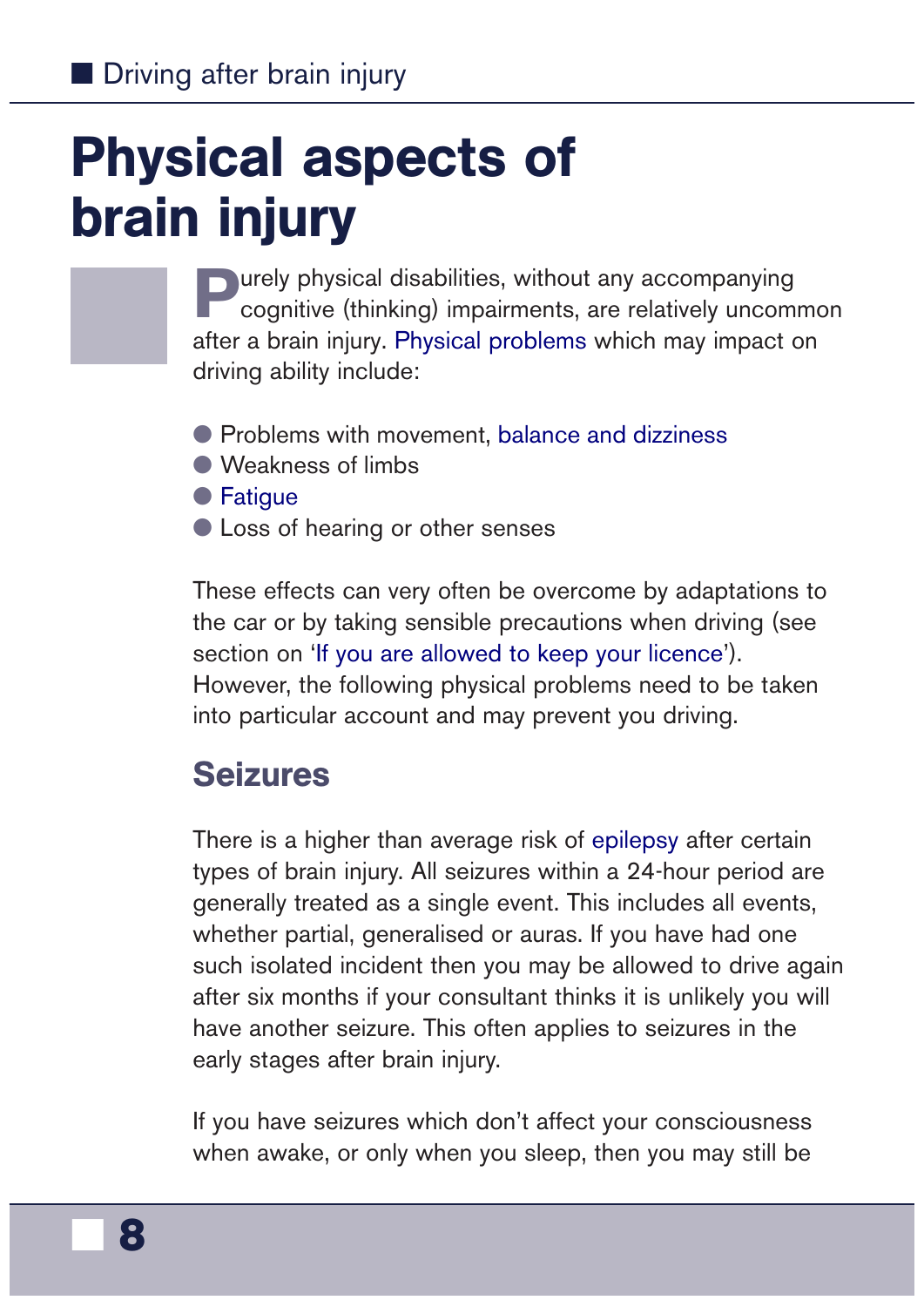<span id="page-10-0"></span>allowed to drive. If your fits occur while awake and affect your consciousness, then you may be allowed to drive after one year seizure free.

The [Epilepsy Action website](https://www.epilepsy.org.uk/info/driving) provides more detailed information on epilepsy and driving.

### Problems with vision

After a brain injury, a person may have visual field neglect, which means that they cannot see anything to one side of them without moving their head. Nystagmus (fine jerky movements of the eye) and diplopia (double vision) are also fairly common. These visual defects may affect observation skills and the ability to judge speed, distance and depth, although the person may not actually be aware of these problems.

An orthoptist, ophthalmologist or a registered optician would be able to properly evaluate and assess the extent of visual problems.

- You will not be able to drive if your visual field is reduced.
- You must be able to read a number plate from a distance of 20 metres (with glasses or contact lenses if required).
- $\bullet$  If you have distance double vision, it is a legal requirement to use an eye patch on one eye.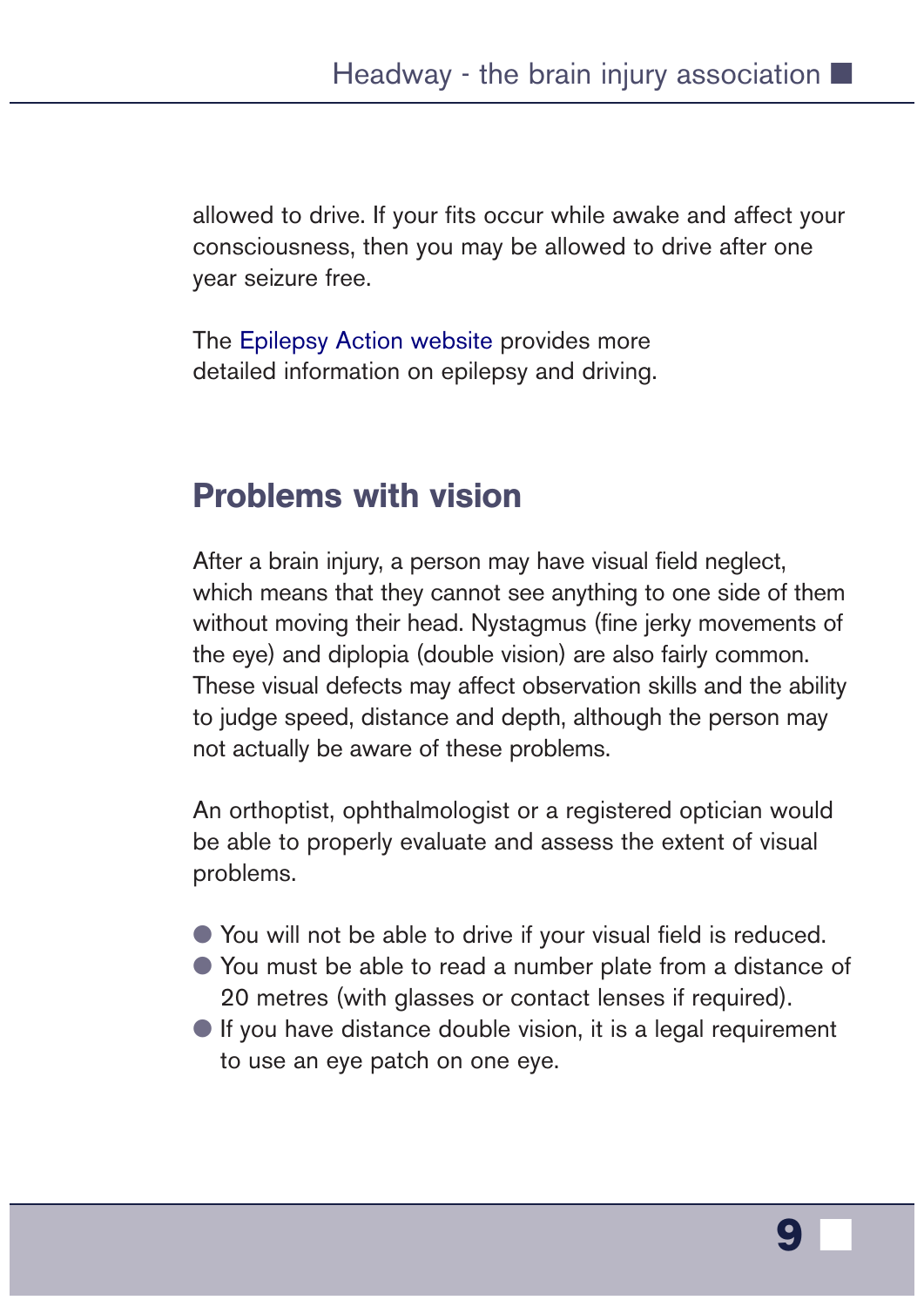## <span id="page-11-0"></span>Driving ability assessments

If there is any doubt at all about your ability to drive safely is important to have an expert driving assessment, even if f there is any doubt at all about your ability to drive safely, it you feel that your driving abilities were excellent before your injury. In England, Scotland, Wales and Northern Ireland you can get an assessment at a Mobility Centre.

Mobility Centres offer on and off-road driving assessments, advise on adaptations and may be able to provide a list of Approved Driving Instructors in your county with adapted cars or experience of working with people with disabilities.

Mobility Centres can provide an impartial assessment. The Centre will tell you:

- Whether your injury means you should drive or not.
- What car adaptations would help to overcome any physical disabilities.
- The effect that your injury has on seeing or thinking, how this might affect your driving, and how to cope.

The driving assessment also helps to reduce the anxiety that you or your family may have about your ability to drive safely. Advice might be given to help you rebuild your confidence on the road. In other cases, over-confidence may be an issue, and you may need help to be more realistic and develop a safer driving style.

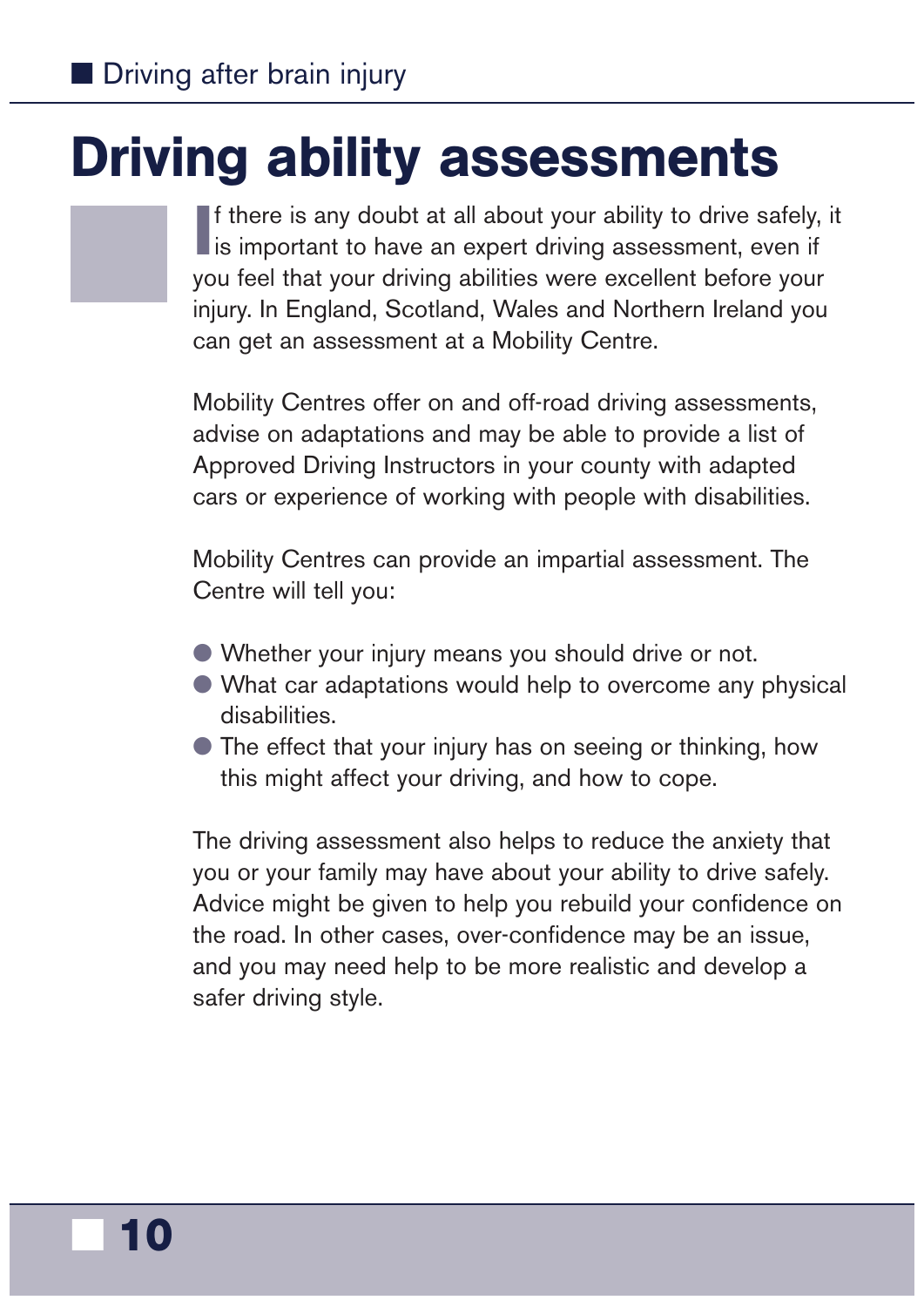There are currently 17 accredited members of the [Forum of](http://www.mobility-centres.org.uk/) [Mobility Centres](http://www.mobility-centres.org.uk/). Most areas of the UK are within 30 miles, or one hour drive, of a Mobility Centre, or one of their satellite centres.

A fee is payable for undergoing a driving ability assessment, which varies from centre to centre. The fee is usually around £80, but people in receipt of benefits may not have to pay. If the licensing authority have referred you for an assessment then they will pay the fees. Contact your chosen centre for more information.

It is worth noting that the role of the Mobility Centre is to enable safe driving, not to keep people off the road. A Mobility Centre cannot withdraw your driving licence. After the assessment, they can make recommendations to the DVLA or DVA, which are the only agencies able to withdraw a licence. Only about 10% of people assessed at mobility centres are advised to cease driving.

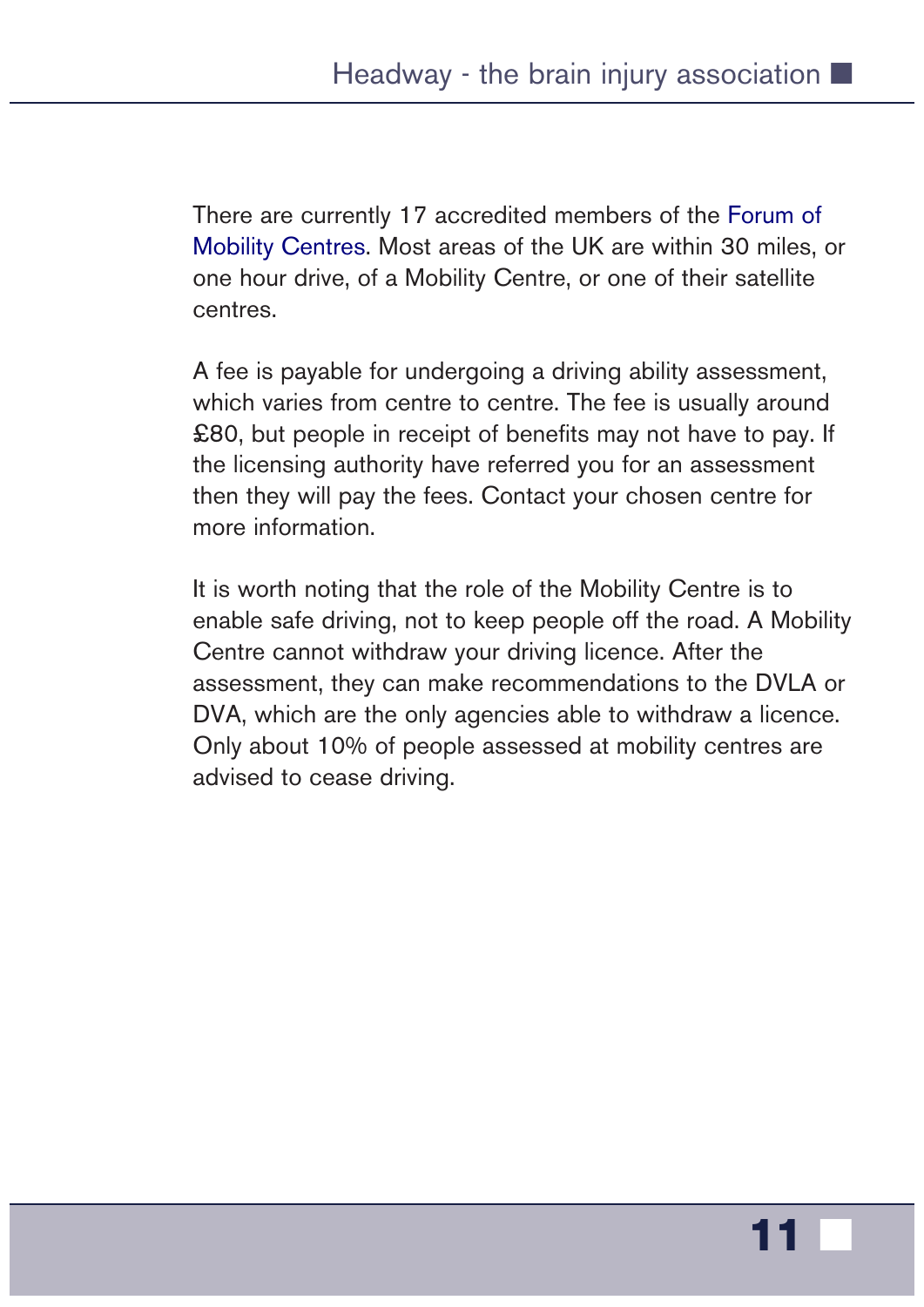# <span id="page-13-0"></span>If you are allowed to keep your licence

You will no doubt feel very pleased and relieved to be told that you are fit to drive. Some general tips for safer, less stressful, driving should still be kept in mind:

- When you start driving again after your brain injury it is advisable to have another adult in the car as a passenger for the first few journeys, and to keep those first journeys short.
- Alcohol will most likely affect you more than it used to before your injury. NEVER DRINK AND DRIVE.
- Check with your GP about the possible side effects of any medication you are taking, particularly if this has been started recently or the dose has been altered.
- You may find that you get more tired than usual. Do not drive when you are fatigued. Plan your journey to take account of your best time of day.
- Plan your route before you set off, including places to stop for breaks on longer journeys.
- Use a satellite navigation device. This removes the need to constantly think about your route while driving.
- Be prepared to alter your plans if you do not feel well enough or alert enough to drive that day.

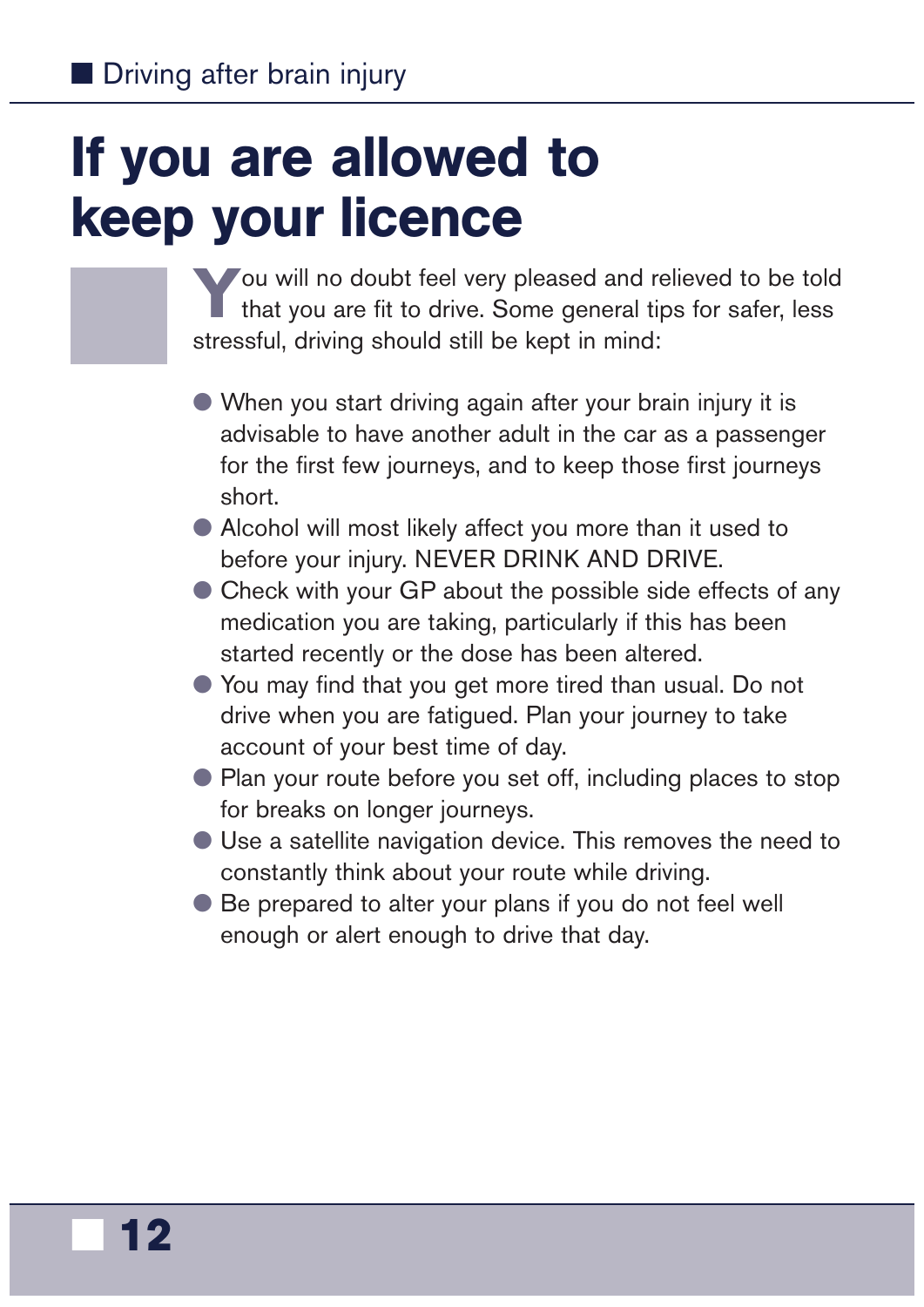- Check the car for fuel and water levels and tyre treadefore your journey.
- Have adequate breakdown cover, and take a mobile phone with you (with credit, and charged).
- If you receive the higher rate Mobility Component of Disability Living Allowance (DLA), or the enhanced rate Mobility Component of Personal Independence Payment (PIP), you will be entitled to a 'Blue Badge' for free parking. More information on the Blue Badge scheme can be found on the [government website.](https://www.gov.uk/apply-blue-badge)
- Inform your insurance company of any modifications to your vehicle or any changes in your condition which could affect your policy.

Remember, if there is anything else which may affect your ability to drive, if you develop any other condition, or if an existing condition gets worse, you MUST inform the licensing authority.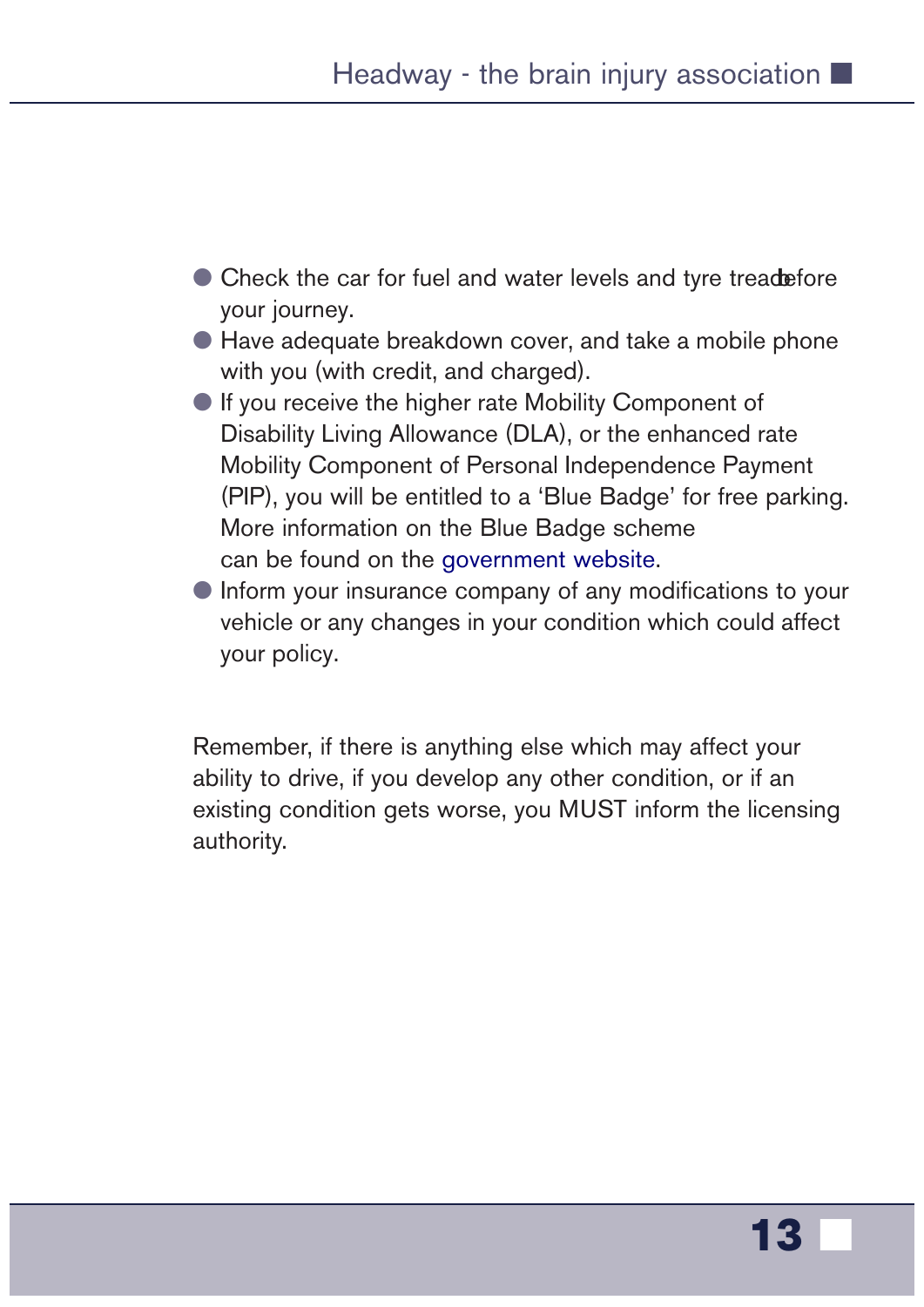## <span id="page-15-0"></span>If you are not allowed to keep your licence

If the licensing authority does not feel it would be safe for you to drive, they will withdraw your licence. You have the f the licensing authority does not feel it would be safe for right to appeal against this decision, and the relevant authority will tell you how to do this.

Being refused a licence does not necessarily mean that it will be refused forever. With time and re-learning of skills, along with possible adaptations to the vehicle and plenty of determination, it may be possible to regain a driving licence.

### Feelings about being unable to drive

Being able to drive is viewed by many as essential and as a right, so the impact of not being able to drive can have unexpected consequences. The removal of one's freedom to drive may lead to feelings of anger, frustration and resentment, as well as social isolation and difficulty finding appropriate employment.

This is in addition to the existing problems being faced in adjusting to a change in personal circumstances. People living in more rural areas may find that public transport provision is poor, taxis are expensive and family and friends may be unable to always act as chauffeurs.

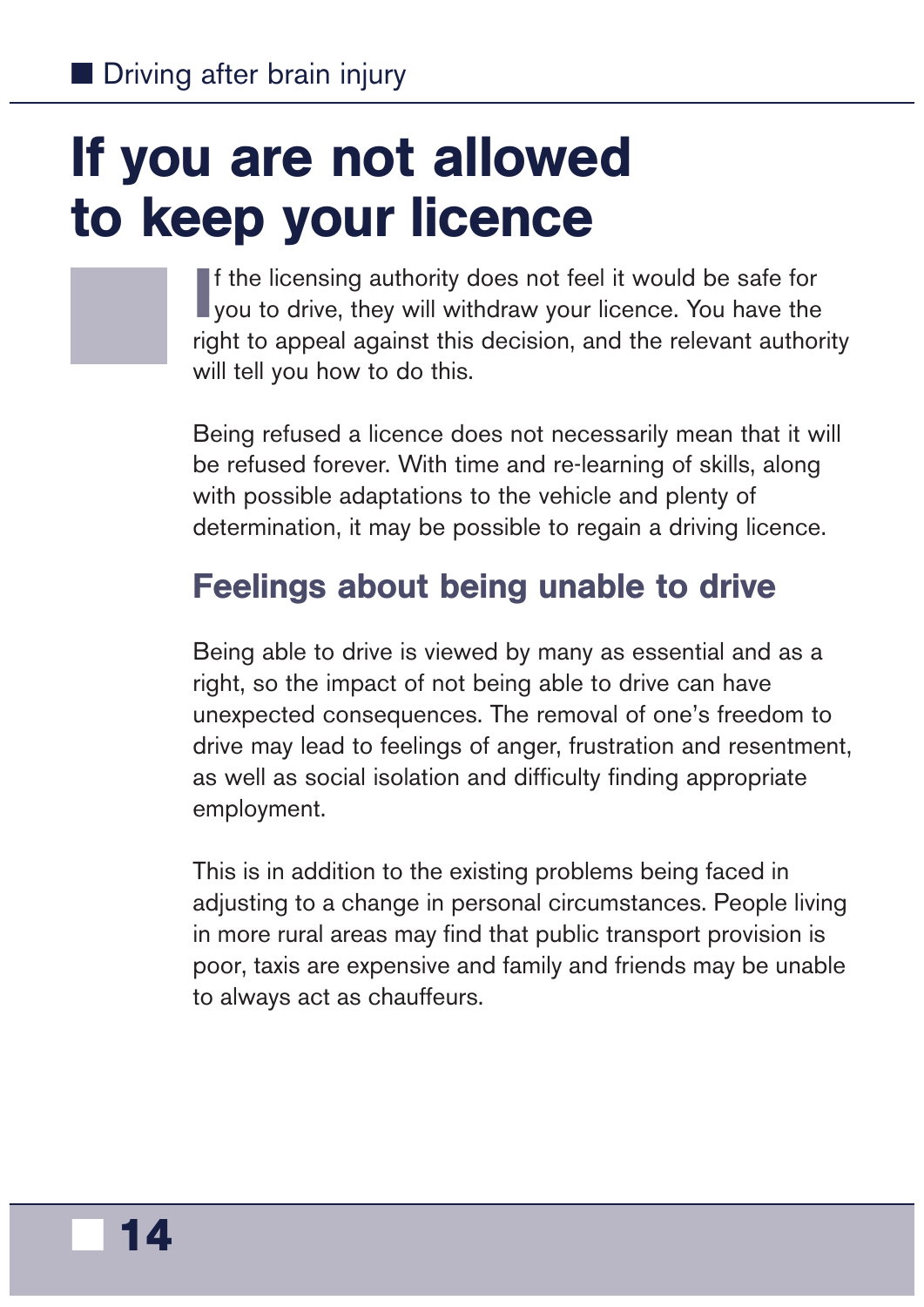It is important that family and friends are aware of this potential effect on the self-esteem of the person with a brain injury. At the same time, family members may need to be firm and support the removal of the driving licence.

One common effect of brain injury is a loss of insight into one's own situation. The person with a brain injury may simply be unable to accept or understand why they are no longer considered safe to drive, when they do not see any problems with their abilities or behaviour. Rehabilitation therapy and attending a support group can help people with this.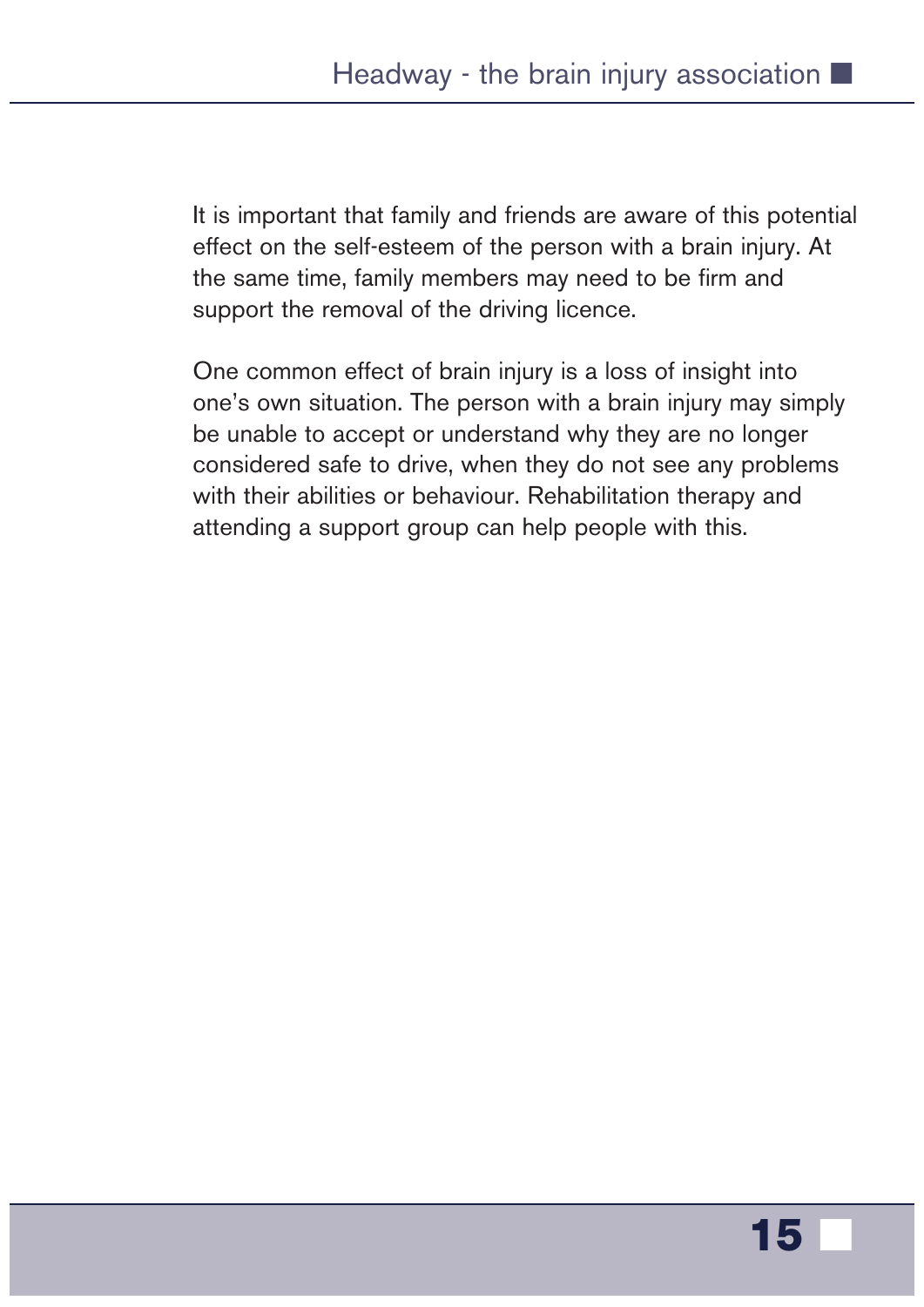## <span id="page-17-0"></span>If you have not yet learned to drive

When applying for a provisional driving licence, you must<br>inform the licensing authority that you have had a brain injury. If you receive the higher rate Mobility Component of DLA, or the enhanced rate Mobility Component of PIP, you will be able to apply for a provisional licence at 16 years of age, instead of the normal age of 17.

The following points will help when applying for a new driving licence after a brain injury:

- In England, Scotland and Wales, [apply to the DVLA](https://www.gov.uk/apply-first-provisional-driving-licence) for a provisional driving licence. Fill in form D1 giving details of your disability or medical condition.
- **In Northern Ireland you need to complete a DL1 application** form, which is available in post offices, vehicle licensing offices, MOT centres or directly from the DVA.
- A DVLA or DVA medical adviser will consider your application and the medical information you have provided. They may then decide to issue a provisional licence, ask for further information, contact your doctor and/or consultantor ask you to attend a medical examination.
- In the Channel Islands and Isle of Man you will need to contact the relevant authority for information.
- The process of medical checking and handling takes time, so if you want to start driving as soon as you are legally

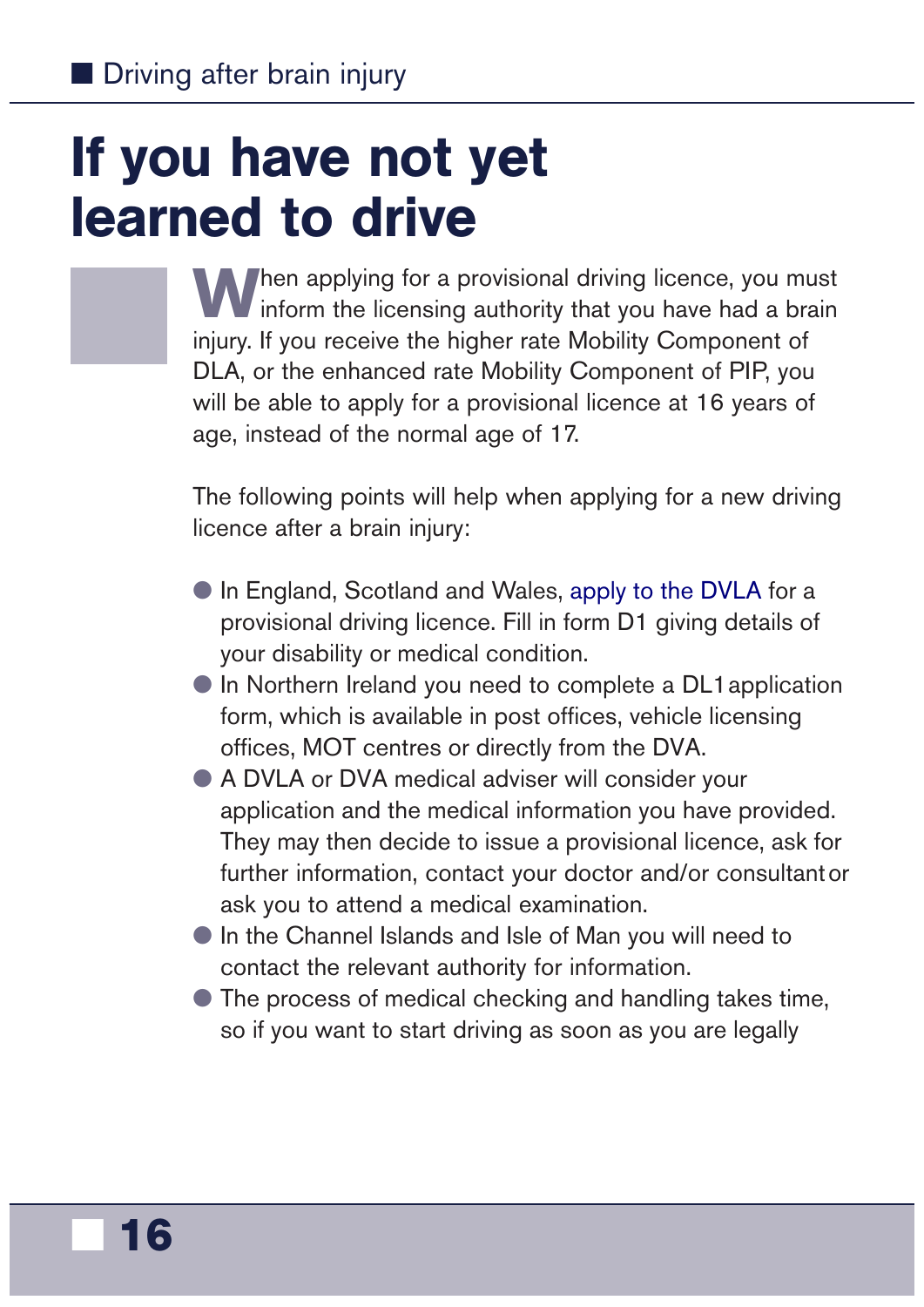able, it is wise to apply for your provisional driving licence two or three months before your birthday.

- You will take the same driving test as every other candidate, regardless of your impairment or condition.
- When you book your test, let the Driving & Vehicle [Standards Agency](https://www.gov.uk/government/organisations/driver-and-vehicle-standards-agency) (DSA) in England, Scotland and Wales, or the D[river & Vehicle Agency](https://www.nidirect.gov.uk/contacts/contacts-az/driver-vehicle-agency-driver-licensing) in Northern Ireland, know about any physical disabilities you have. You may be allowed extra time for the test, in order to explain to your examiner any adaptations you use, and to allow you extra time to get in and out of the car.
- If you are aged between16 and 29 and in receipt of the higher rate Mobility Component of DLA, or the enhanced rate Mobility Component of PIP, the [Motability Scheme](http://www.motability.co.uk/) may be able to assist with the cost of driving lessons.
- Once you have passed your driving test, you may be entitled to receive a car through the Motability Scheme. See '[Useful](#page-23-0) [Organisations' f](#page-23-0)or contact details of Motability.

If you or your family feel that a brain injury may have affected your ability to learn to drive, it may be useful to have a driving ability assessment. This may seem expensive initially, but could save you money in the long run by telling you whether your injury is likely to affect your ability to learn to drive, before you pay for lessons. It could also provide information which could be helpful to your driving instructor.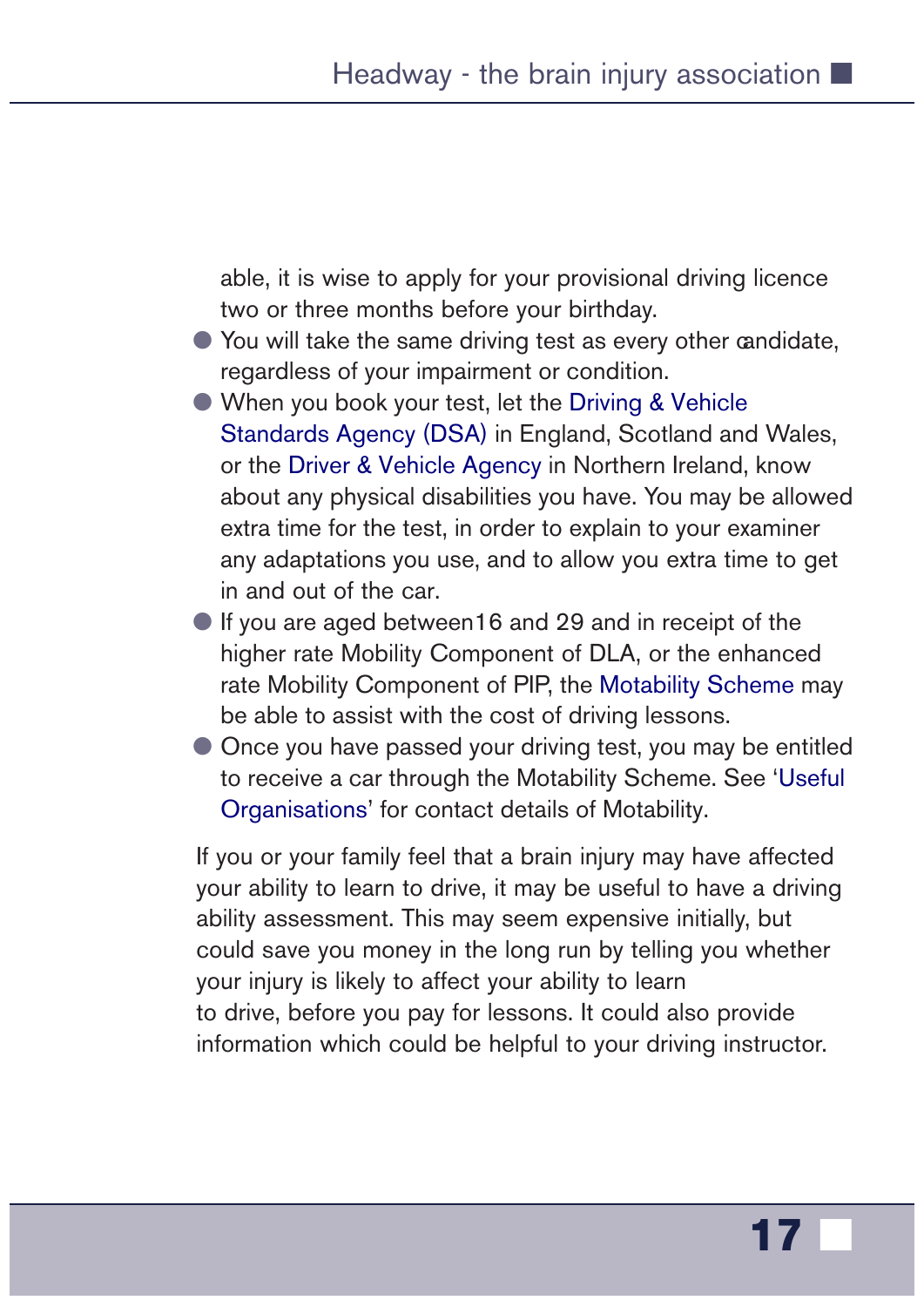### <span id="page-19-0"></span>Financial assistance

**I** f you need help to meet the costs of following may be worth contacting: f you need help to meet the costs of driving then the

- In the UK, the Motability Scheme can help you with leasing or buying a car if you are getting the higher rate Mobility Component of DLA, enhanced rate Mobility Component of PIP, the War Pensioners' Mobility Supplement (WPMS) or the Armed Forces Independence Payment (AFIP). Even if you do not drive yourself, you can apply for a car as a passenger and propose two other people as your drivers. The scheme can help with insurance, servicing, tyres, breakdown cover and adaptations to vehicles.
- Local and national charities. Ask in the public library reference section for *'A Guide to Grants for Individuals in Need'*.
- The organisation [Turn2Us](https://www.turn2us.org.uk/) can help you find grants and benefits.

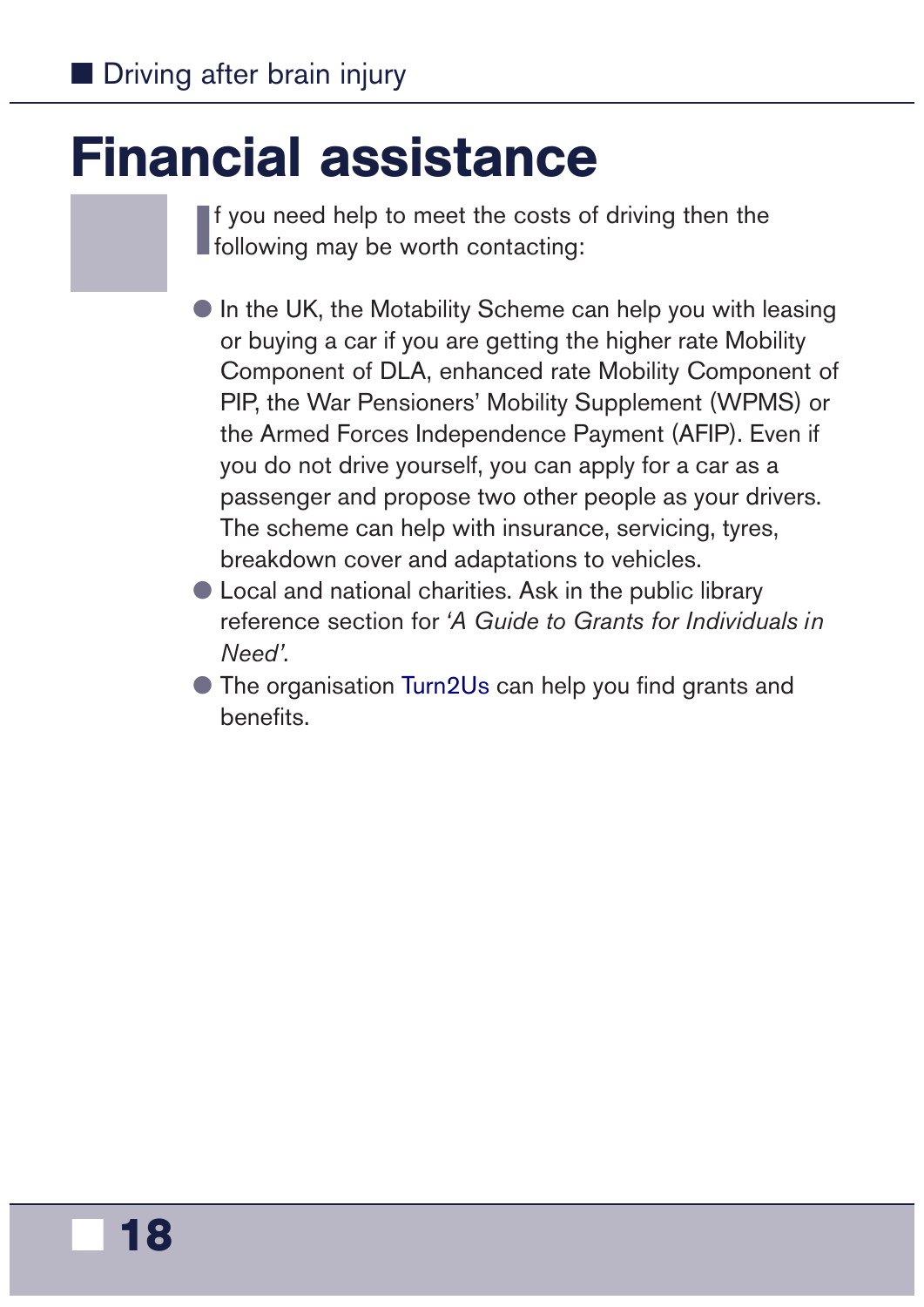- Local services such as the Round Table, Rotary, Lions Club, or church groups.
- Your insurance company, if the cause of your injury is the subject of a compensation claim. Ask your solicitor for advice.
- The [Royal British Legion,](http://www.britishlegion.org.uk/) for people who have links with the Armed Forces.
- Local Authority Social Services may be able to help.
- If you need to drive for work the [Access to Work scheme,](https://www.gov.uk/access-to-work/overview) via your local Jobcentre Plus, could help.
- The [Headway helpline](https://www.headway.org.uk/supporting-you/helpline/) can provide details of all the above and may be able to find other sources of support.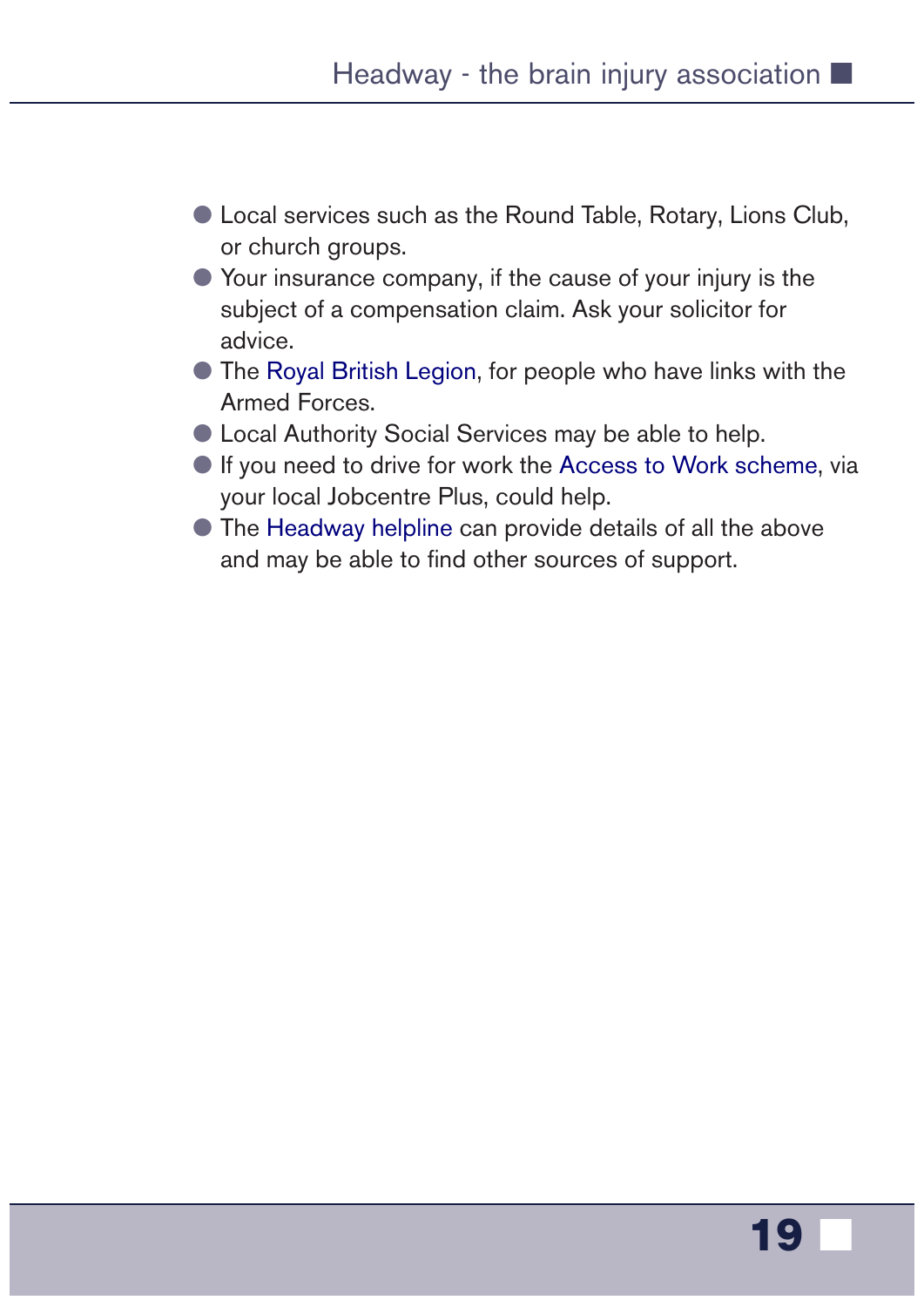## <span id="page-21-0"></span>Further reading

**T**he following books are available from Headway and provide  $\blacksquare$  a good introduction to brain injury and its effects:

- Clare, L. & Wilson, B.A. (1997) *Coping with Memory [Problems: A practical guide for people with memory](https://shop.headway.org.uk/shop/coping-with-memory-problems/c-24/p-234) impairments, their relatives, friends and carers.* London: Pearson Assessment.
- Daisley, [A., Tams, R. and Kischka, U. \(2008\)](https://shop.headway.org.uk/shop/head-injury-the-facts/c-24/p-237) *Head Injury: The Facts.* Oxford: Oxford University Press.
- Hedley, N (2011) *[Living with an Acquired Brain Injury:](https://shop.headway.org.uk/shop/living-with-an-acquired-brain-injury/c-24/p-239) The Practical Life Skills Workbook.* Milton Keynes: Speechmark Publishing Ltd.
- Johnson, J. (2013) *My Dad Makes the Best Boats.* [Milton Keynes: Speechmark Publishing Ltd.](https://shop.headway.org.uk/shop/my-dad-makes-the-best-boats/c-24/p-245)
- Johnson, J. (2013) *My Mum Makes the Best Cakes.* [Milton Keynes: Speechmark Publishing Ltd.](https://shop.headway.org.uk/shop/my-mum-makes-the-best-cakes/c-24/p-246)
- Johnson, J. (2011) *["My Parent has a Brain Injury..."](https://shop.headway.org.uk/shop/my-parent-has-a-brain-injury/c-24/p-247) ...a Guide for Young People.* Self-published.
- Powell, T (2013) *The Brain Injury Workbook: Exercises for Cognitive Rehabilitation.*
	- [Milton Keynes: Speechmark Publishing Ltd.](https://shop.headway.org.uk/shop/the-brain-injury-workbook/c-24/p-253)
- Powell, T. (2004) *Head Injury: A Practical Guide.* Milton [Keynes: Speechmark Publishing Ltd.](https://shop.headway.org.uk/shop/head-injury-a-practical-guide/c-24/p-236)

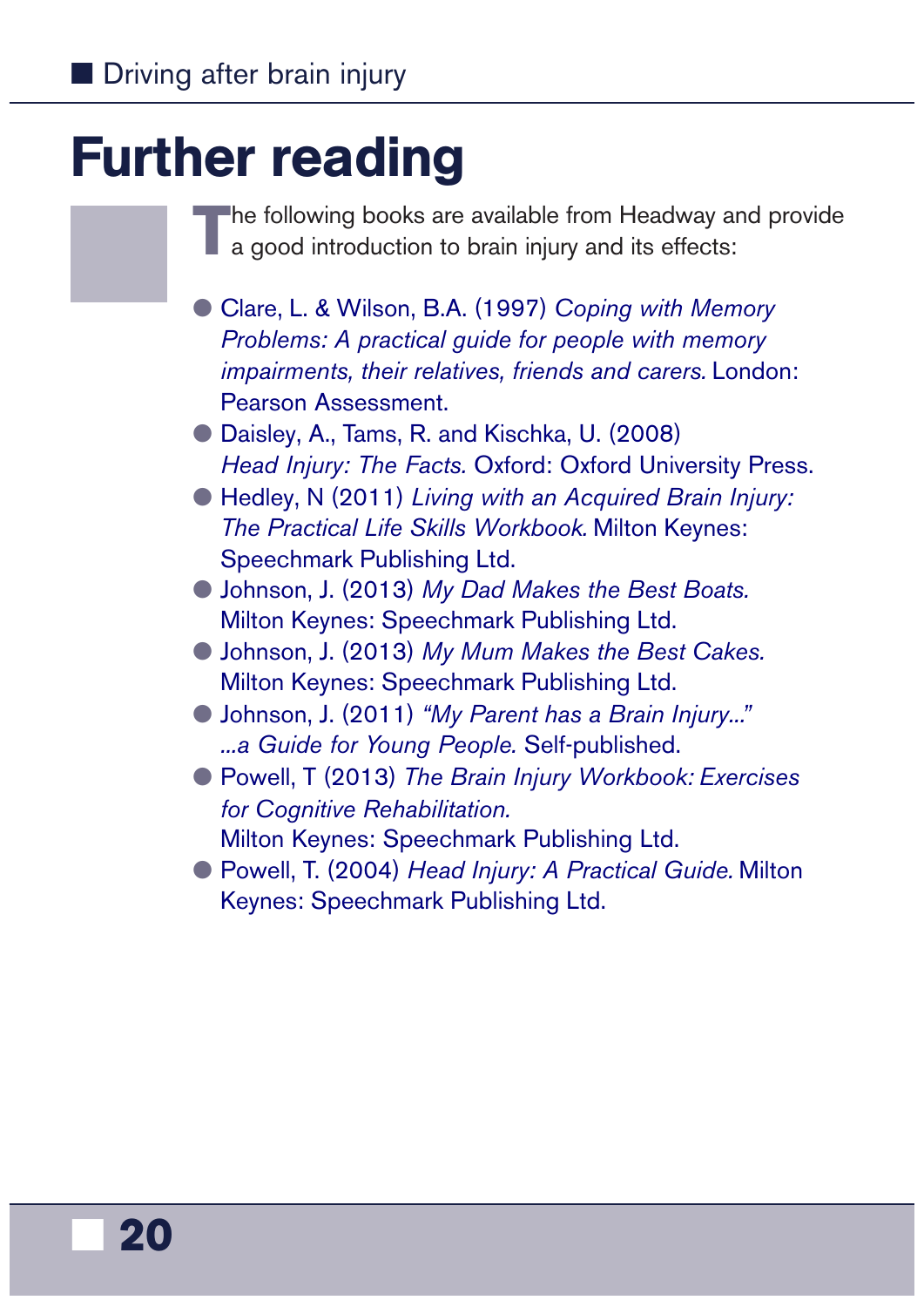[Headway's Amazon shop](https://astore.amazon.co.uk/headwathebrai-21) sells a wide range of books on the subject of brain injury and brain function.

Headway also produces an extensive range of booklets and factsheets. To obtain a complete publications list or to order copies of books and booklets, please visit our [online](https://shop.headway.org.uk/shop/publications/c-24/c-76)  [shop](https://shop.headway.org.uk/) or telephone **0115 924 0800**.

You can also download the DVLA's *[At a glance guide to](https://www.gov.uk/search?q=fitness+to+drive)  the [current medical standards of fitness to drive](https://www.gov.uk/search?q=fitness+to+drive)*.

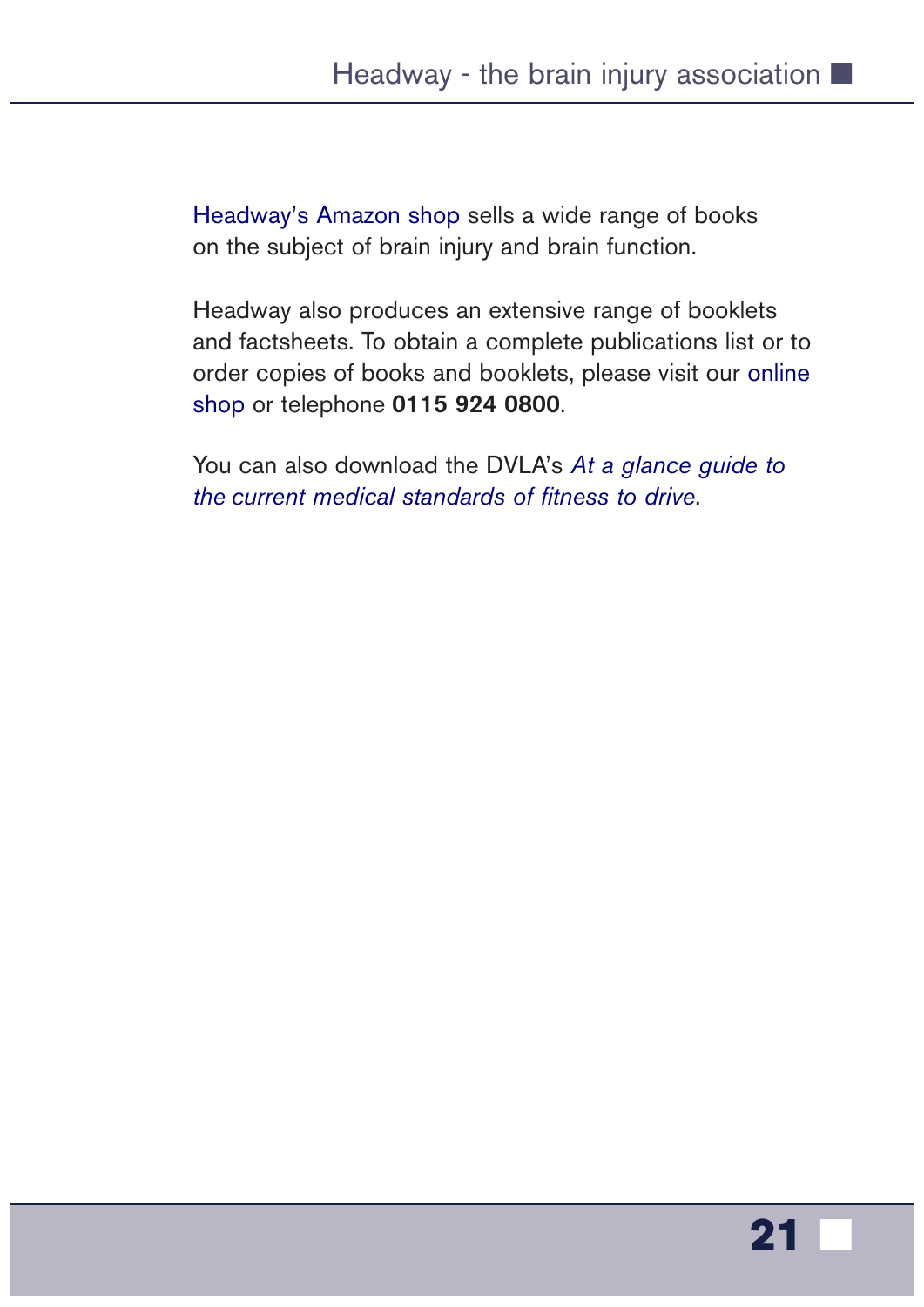### <span id="page-23-0"></span>Useful organisations

**Disability Rights UK** *Featuring a Get Motoring guide.* Tel: 020 7250 3222 Email: enquiries @disabilityrightsuk.org Web: [www.disabilityrightsuk.org](http://www.disabilityrightsuk.org/)

#### **Disabled Motoring UK**

Tel: 01508 489 449 Email: info @disabledmotoring.org Web: [www.disabledmotoring.org](http://www.disabledmotoring.org/)

**Disabled Motorists Federation** Web: [www.dmfed.org.uk](http://www.dmfed.org.uk/)

#### **Driver & Vehicle Agency (Northern Ireland)**

Tel (medical enquiries): 0845 4024 000 Email: dvlni@doeni.gov.uk Web: www.nidirect.gov.uk/ contacts/contacts-az/driver[vehicle-agency-driver-licensing](https://www.nidirect.gov.uk/contacts/contacts-az/driver-vehicle-agency-driver-licensing)

**Driver & Vehicle Licensing Agency (England, Scotland and Wales)** Tel (Drivers Medical Enquiries): 0300 790 6806 Web: www.gov.uk/government/ [organisations/driver-and-vehicle](https://www.gov.uk/government/organisations/driver-and-vehicle-licensing-agency)licensing-agency

**Driver & Vehicle Standards (States of Jersey)** Tel: 01534 448600 Email: dvsinfo@gov.je Web: [www.gov.je/Travel/Pages/](http://www.gov.je/Travel/Pages/default.aspx) [default.aspx](http://www.gov.je/Travel/Pages/default.aspx)

**Epilepsy Action** Tel: 0808 800 5050 Email: epilepsy@epilepsy.org.uk Web: [www.epilepsy.org.uk](https://www.epilepsy.org.uk/)

**Epilepsy Society** Tel: 01494 601 400 Web:

[www.epilepsysociety.org.uk/](https://www.epilepsysociety.org.uk/)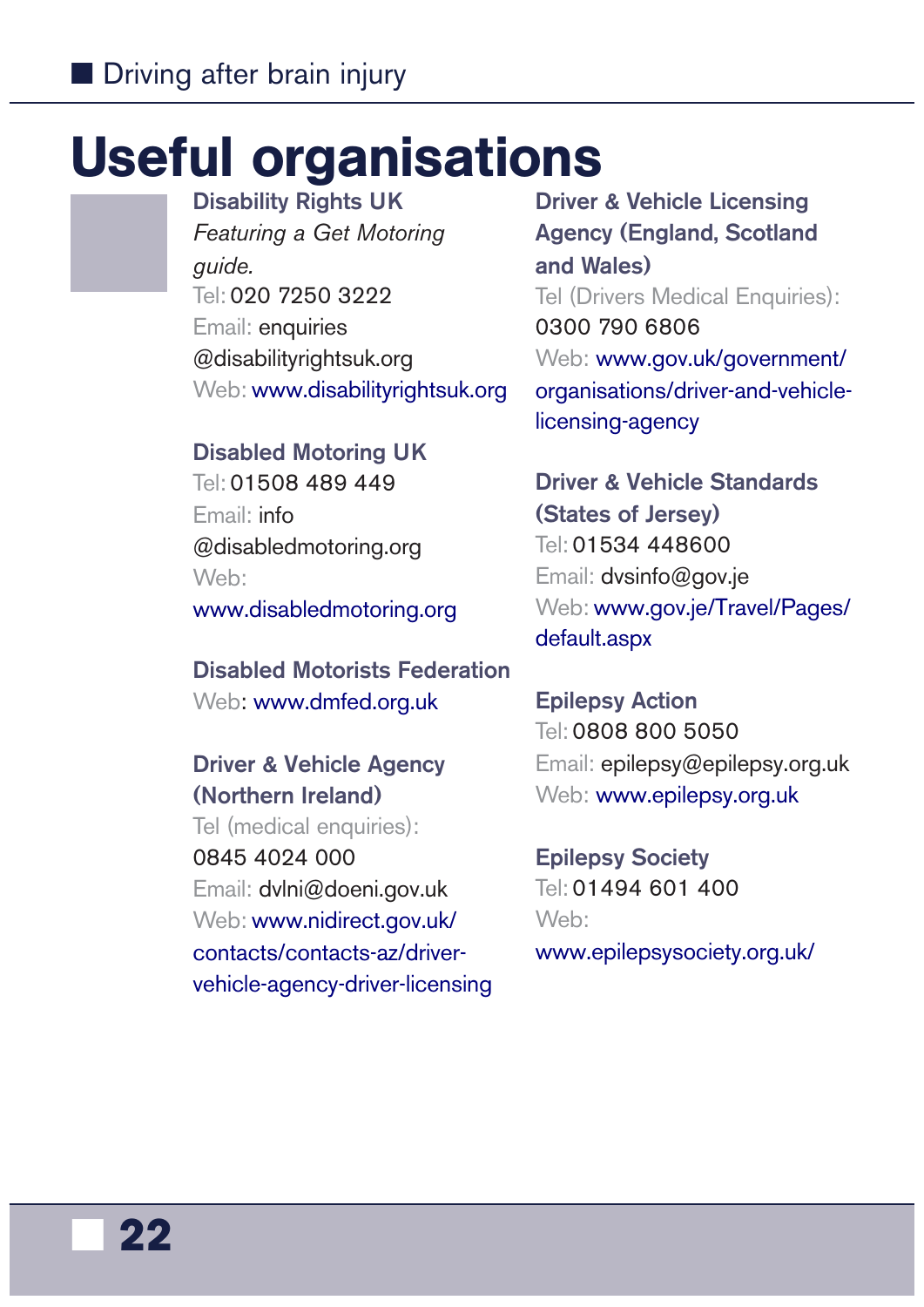#### **Forum of Mobility Centres**

Tel: 0800 559 3636 Email: mobility @rcht.cornwall.nhs.uk Web: [www.mobility-centres.org.uk/](http://www.mobility-centres.org.uk/)

#### **Motability**

Tel: 0300 456 4566 Web: [www.motability.co.uk](http://www.motability.co.uk/)

#### **RICA**

*Consumer research charity featuring a guide for disabled motorists* Tel: 020 7427 2460 Email: mail@rica.org.uk Web: [www.rica.org.uk](http://www.rica.org.uk/)

**Vehicle & Driving Licensing Office Department of Infrastructure (Isle of Man)** Tel: 01624 686836 Web:

[www.gov.im/driving-licences](https://www.gov.im/driving-licences)

**Vehicle Registration & Licensing Department (Guernsey)** Tel: 01481 243400 Web: [www.gov.gg/traffic](http://www.gov.gg/traffic)

**Parishes of Jersey Directory** Web:

www.theguernseydirectory.co [m/Content/pdfs/Deputies%](https://www.theguernseydirectory.com/Content/pdfs/Deputies%20Online_2014.pdf) 20Online\_2014.pdf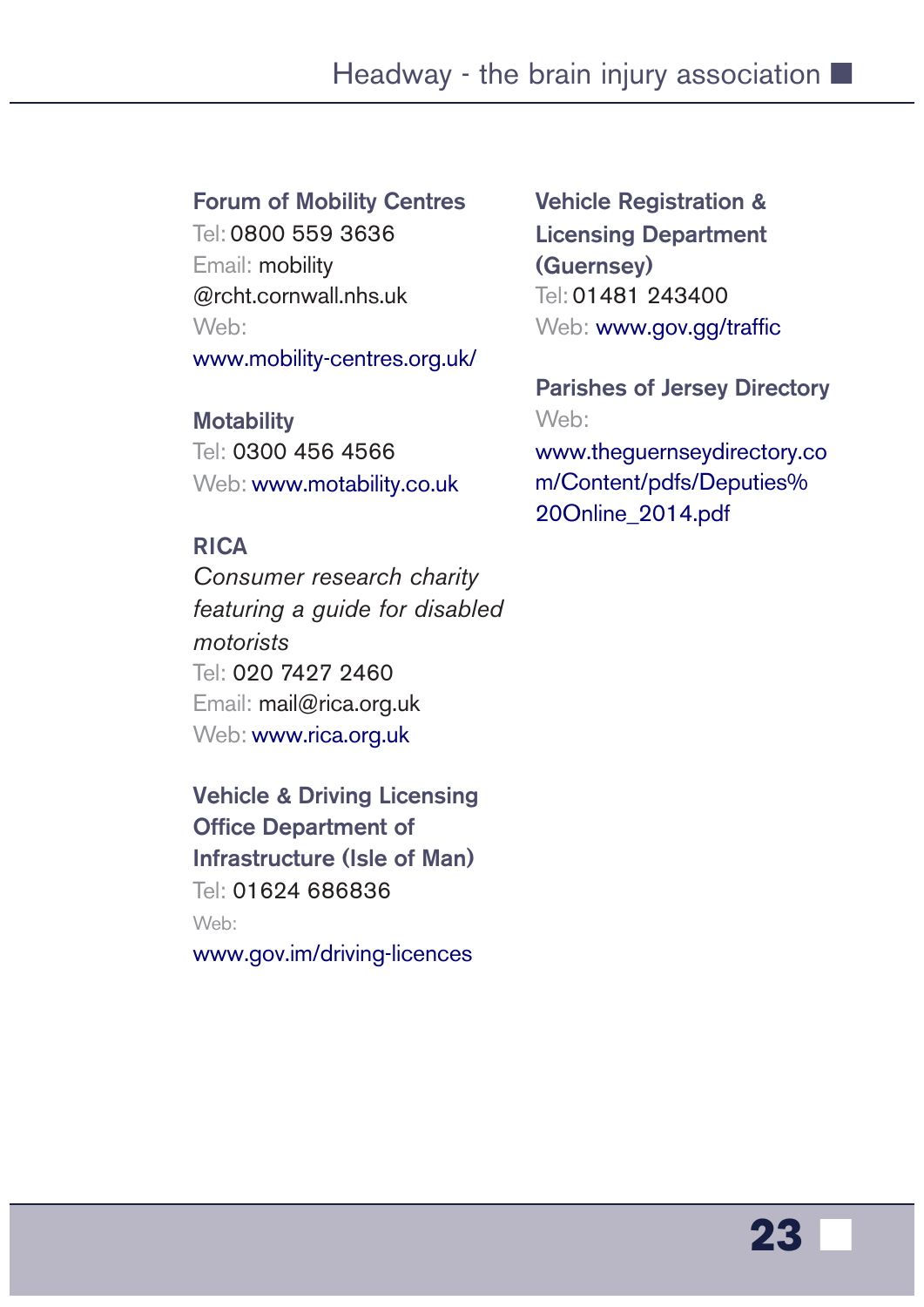### <span id="page-25-0"></span>How to donate

**Headway – the brain injury association is a registered charity (1025852) and relies upon voluntary support to** fund its work.

If you would like to help Headway by making a donation you can do so by [donating online,](https://www.headway.org.uk/donate/) contacting the Fundraising Team on **0115 924 0800**, or sending a cheque to:

Headway - the brain injury association Bradbury House 190 Bagnall Road Old Basford Nottingham NG6 8SF

### Acknowledgements

We would like to thank Lynne Hensor and Caroline Barratt of the Queen Elizabeth's Foundation Brain Injury Centre for their advice and contributions to the first edition of this publication. The first edition was written by Morigue Cornwall, MBE. Also, many thanks to Dr Carol Hawley, Principal Research Fellow, Warwick Medical School, for her contributions to the 4th edition.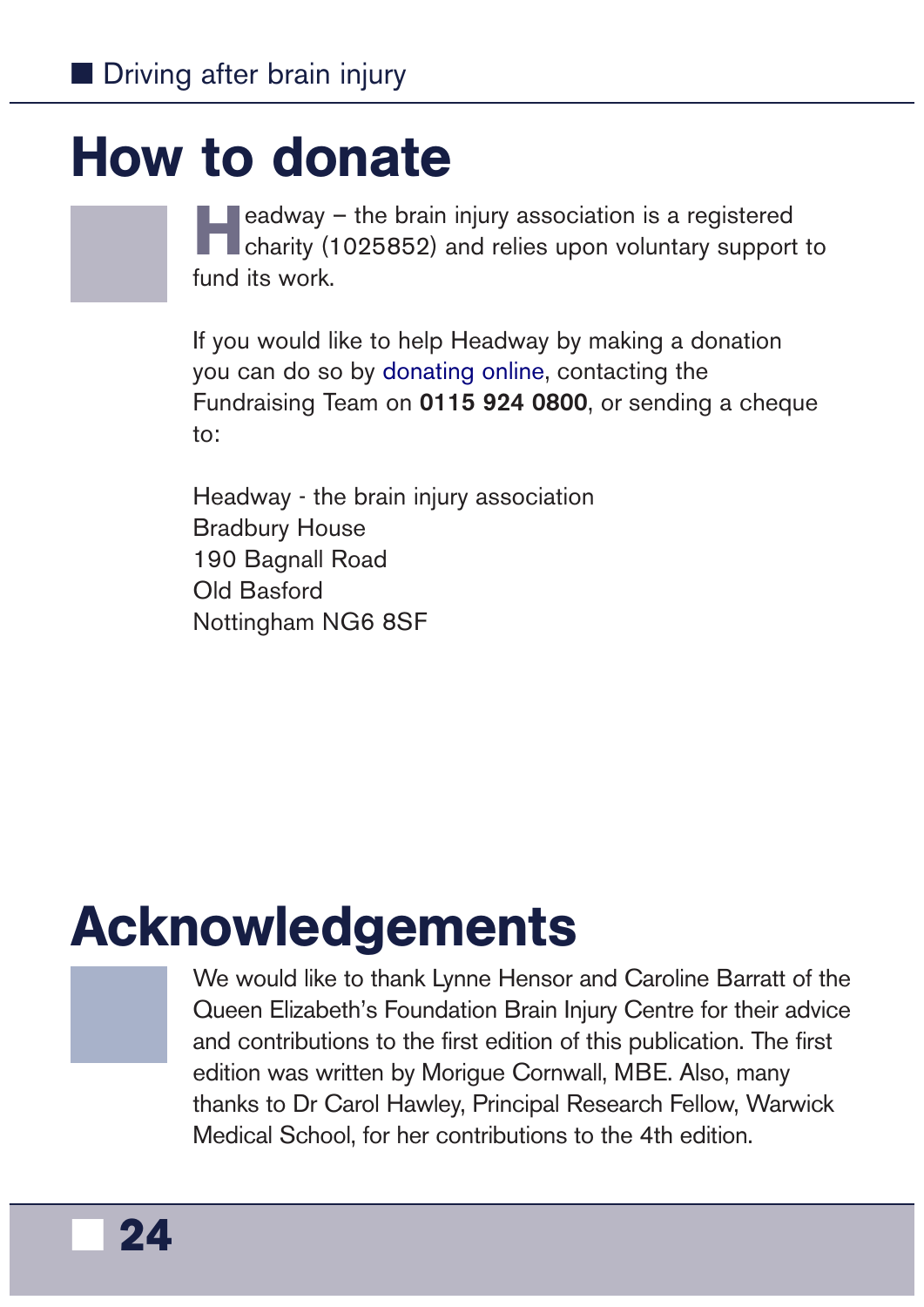### <span id="page-26-0"></span>About Headway

eadway – the brain injury association is a charity set up to give help and support to people affected by brain injury.

A network of local Headway g[roups and](https://www.headway.org.uk/supporting-you/in-your-area/) branches throughout the UK offers a wide range of services including rehabilitation programmes, carer support, social re-integration, community outreach and respite care. The [Headway helpline](https://www.headway.org.uk/supporting-you/helpline/) provides information, signposts to sources of support and rehabilitation services, and offers a listening ear to those experiencing problems. Other services provided by Headway include:

- Supporting and developing local g[roups and](https://www.headway.org.uk/supporting-you/in-your-area/groups-and-branches/) branches
- Promoting understanding of brain injury and its effects
- An award-winning range of [publications](https://shop.headway.org.uk/shop/publications/c-24/c-76) on aspects of brain injury
- Accreditation of UK care providers through the [Approved](https://www.headway.org.uk/supporting-you/in-your-area/approved-care-providers/) [Provider scheme](https://www.headway.org.uk/supporting-you/in-your-area/approved-care-providers/)
- A comprehensive, award-winning [website](www.headway.org.uk)
- [Campaigning](https://www.headway.org.uk/get-involved/campaigns/) for measures that will reduce the incidence of brain injury
- Providing grants from our [Emergency Fund](https://www.headway.org.uk/supporting-you/headway-emergency-fund/) for families coping with financial difficulties
- [Headway Acute Trauma Support](https://www.headway.org.uk/supporting-you/headway-acute-trauma-support/) (HATS) nurses to support families with loved ones in hospital
- Freephone helpline: 0808 800 2244
	- (Monday–Friday, 9am–5pm)
- Telephone: 0115 924 0800
- Website: <www.headway.org.uk>
- Fax: 0115 958 4446
- Email: helpline@headway.org.uk